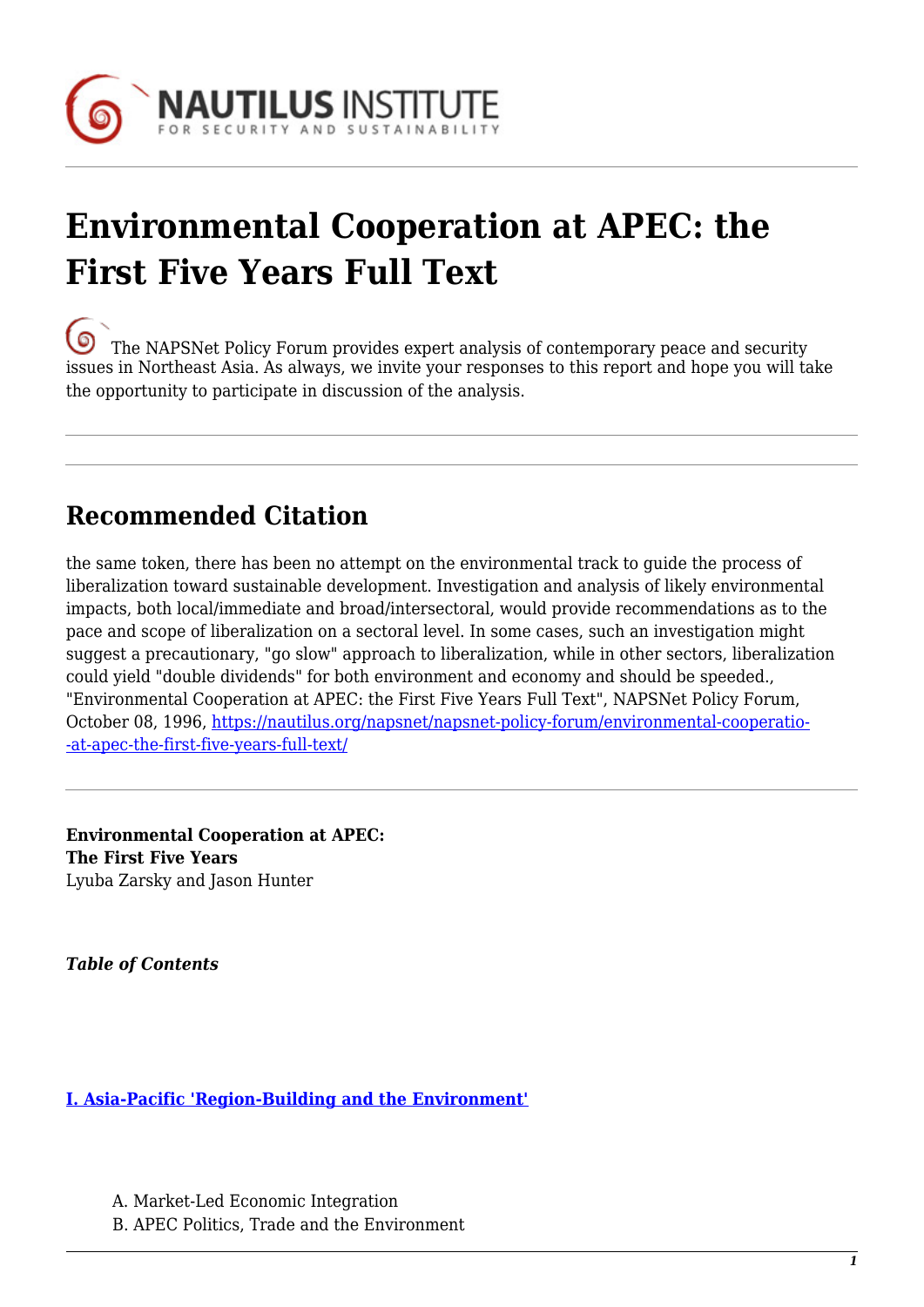#### C. Domain of Regional Environmental Cooperation

- 1. "Stuck in the Mud:" Economic Integration and the Constraints of Competitiveness
- 2. Norms, Capacity-Building, and Institutional Evolution
- 3. Environmental Management Priorities

#### **[II. Environmental Cooperation: The First Five Years](#page-9-0)**

- A. Dynamic Architecture
- B. Environmental Initiatives "At the Top":
- C. "Nuts and Bolts": Working Groups
- D. "Track Two" Environmental Diplomacy
- E. An "APEC Model?"

# **[III. Conclusion](#page-16-0)**

#### <span id="page-1-0"></span>*[Appendices](#page-1-0)*

- *[Appendix 1](http://nautilus.org/appendix1.html)*. Institutional Architecture of APEC
- *[Appendix 2](http://nautilus.org/appendix2.html)*. Milestones of Environmental Cooperation at APEC
- *[Appendix 3](http://nautilus.org/appendix3.html)*. Framework of Principles for Integrating Environment and Economy
- *[Appendix 4](http://nautilus.org/appendix4.html)*. Action Program for Sustainable Development
- *[Appendix 5](http://nautilus.org/appendix5.html)*. Significant Initiatives of APEC Working Groups
- *[Appendix 6](http://nautilus.org/appendix6.html)*. Publications on APEC and the Environment
- *[Appendix 7](http://nautilus.org/appendix7.html)*. APEC Sustainable Development Related Publication
- *[Appendix 8](http://nautilus.org/appendix8.html)*. Internet Resources on Environmental Cooperation in APEC

#### **ENVIRONMENTAL COOPERATION AT APEC: THE FIRST FIVE YEARS**

*Lyuba Zarsky and Jason Hunter\**

Founded in 1989, the Asia Pacific Economic Cooperation forum (APEC) has emerged as the leading multilateral framework for trans-Pacific diplomacy. Focused primarily on economic cooperationespecially the liberalization and facilitation of regional trade and investment--APEC has included environmental issues within its purview almost since its inception. Since 1991, it has spawned a host of initiatives, including a Framework of Principles for sustainable development, meetings of Environment Ministers, a host of studies and task forces, and, most recently, a regional environmental Action Programme. Initiatives sweep across sectors, embracing energy and tourism,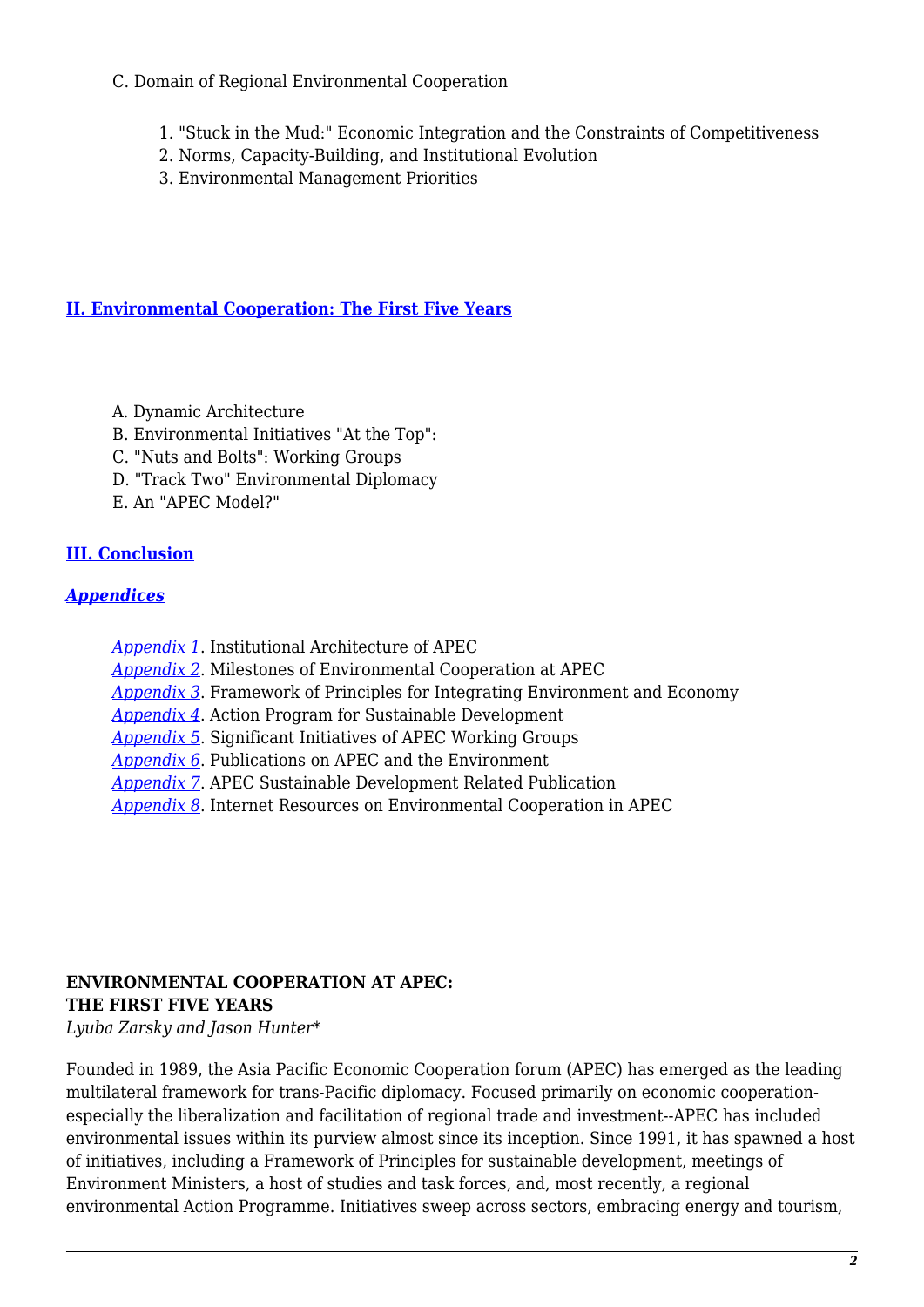sustainable cities and clean production technologies, biotechnology and marine conservation.

The "APEC Way" of environmental cooperation has focused not on specific trade-environment linkages, as in other international trade fora, but on broad economy-environment integration. For the past five years, the primary thrust has been to define common principles, study and scope out key issues, and try to improve environmental management capacities sector by sector. The World Trade Organization (WTO), by contrast, has been absorbed with defining the environmental parameters for trade sanctions and trade restrictions.[\(1\)](#page-18-0)

Given the narrowness, rigidity and snail pace of environmental diplomacy at the WTO, APEC's broad scope and momentum are impressive and its flexibility is hopeful. Nonetheless, the seeds of environmental cooperation at APEC are still germinating: little has yet blossomed in terms of implementation of initiatives, let alone measurable improvements in environmental performance. Significant areas of sustainable resource management, including agriculture, are not yet on the agenda, there is a resistance to discussing policy change, and institutional mechanisms to coordinate environmental work and to interface with environmental NGOs are lacking. Most importantly, the trade "track" remains largely separate from rather than integrated with sustainable development objectives and environmental diplomacy.

This paper describes APEC's work on environmental issues between 1993, when environmental issues moved into the mainstream of APEC, and 1997, when Environment Ministers will approve implementation of a regional "Action Programme."

Part I locates environmental cooperation within the broader politics of APEC and explores the domain of regional environmental cooperation. Part II chronicles the emergence of environmental cooperation at three levels: 1) initiatives taken "at the top" by APEC Leaders, Environment Ministers, and Senior Officials; 2) the "nuts and bolts" work of APEC Working Groups; and 3) "track two" non-governmental diplomacy. Part II also explores the contours of an emerging "APEC Model." Part III concludes with an assessment of APEC's five-year record on the environment and some pointers to its future work program.

# <span id="page-2-0"></span>**I. ASIA-PACIFIC 'REGION-BUILDING' AND THE ENVIRONMENT**

APEC is made up of eighteen member "economies" spanning North America, Northeast Asia, Southeast Asia, Australasia and, with Chile, South America. [\(2\)](#page-18-1) Founded in 1989 at the initiative of Japan and Australia, APEC is the first trans-Pacific institution to emerge since the end of World War II. The forces driving regional economic integration and political coordination, however, have been in the making for more than thirty years. [\(3\)](#page-18-2)

Regional environmental cooperation at APEC grows out of and is deeply embedded in the deeper forces driving Asia-Pacific regionalism, and more broadly, economic globalization. Driven primarily by economic interdependence and the region's economic dynamic growth, "region-building" processes shape both the context for and the domain of requisite environmental cooperation. Should APEC founder as an institution, the environmental policy coordination problems created by economic integration would remain.

# **A. Market-Led Economic Integration**

APEC is a highly dynamic and politically complex organization. It embraces two of the world's three largest industrial economies, Japan and the United States.; two of the world's most populous and rapidly developing nations, China and Indonesia; and a clutch of the most successful newly industrialized and industrializing economies, including South Korea, Singapore, Chinese Taipei,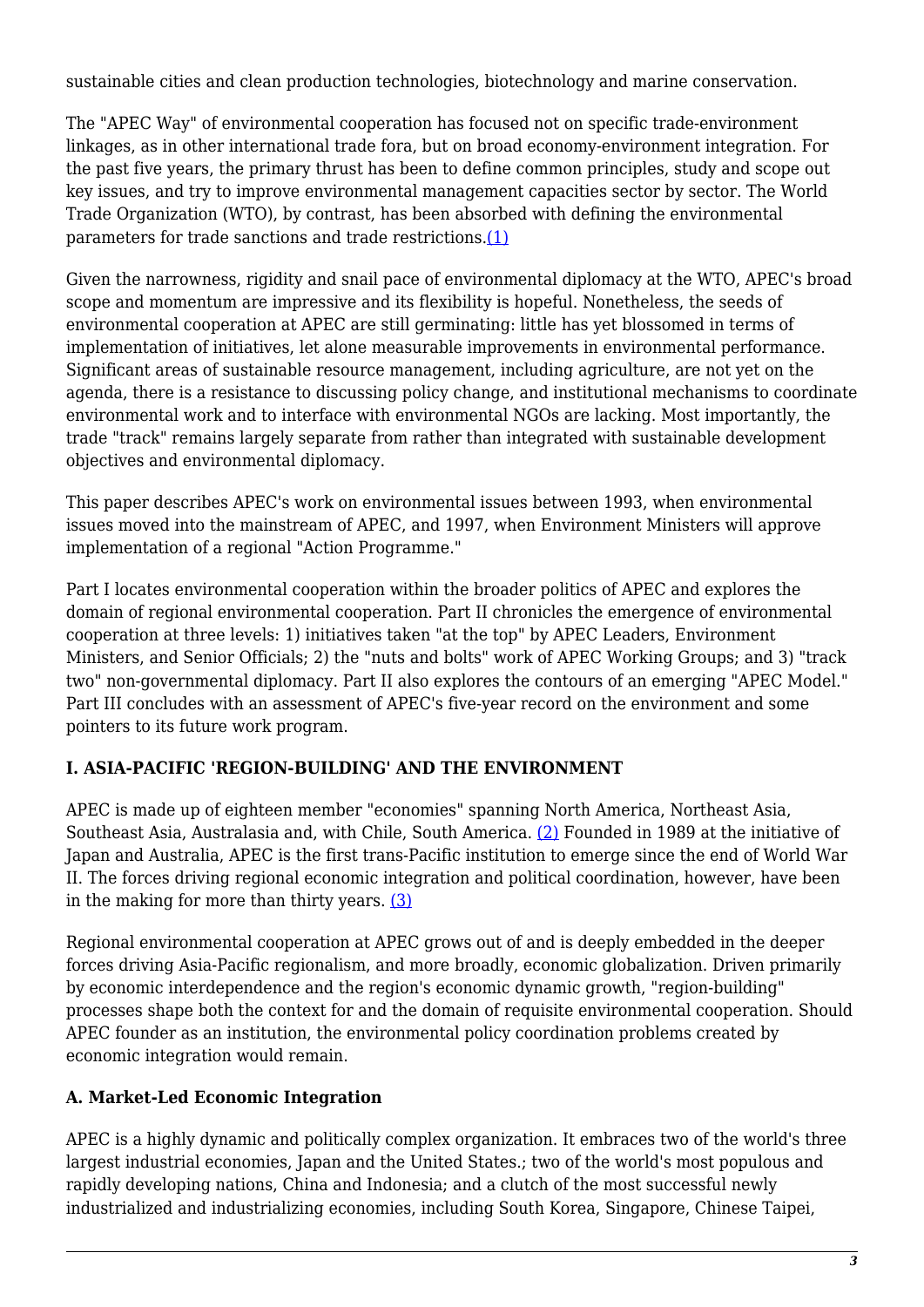Thailand, Malaysia, and Indonesia. Within it, APEC encompasses two sub-regional organizations: the North America Free Trade Agreement (NAFTA) and the Association of Southeast Asian Nations (ASEAN).

Among APEC's members are counted the world's largest and fastest-growing capital exporters, the greatest concentrations of inflows of foreign capital, and the largest and fast-growing markets. [\(4\)](#page-18-3) Little wonder that the membership of APEC has grown rapidly-from twelve in 1989 to eighteen in 1996-and that a host of nations have applied to join, including India, Russia, Peru, and others. [\(5\)](#page-18-4)

Within APEC is found an extraordinary degree of diversity. Political and legal structures, languages and social mores, enormous wealth and deep-rooted poverty, create divides between and within nations. One divide could be drawn between developed and developing/newly industrialized countries, another between Western and Asian countries, and a third between ASEAN and the rest. Social differences of identity, culture and politics, as well as differences in the level and model of economic development, have generated large gaps in the approach and level of commitment to environmental management. Moreover, a few APEC countries-the United States, Japan, and increasingly China-are political heavyweights, yet none is hegemonic. Progress on any issue is achieved only through careful coalition-building.

For much of the past fifty years, trans-Pacific political coalitions and military alliances were shaped and constrained by Cold War politics. With the end of the Cold War in 1991, new opportunities and imperatives to cooperate in building regional institutions have been unleashed, not the least of which is the need to manage the changing regional power balance between China, Japan and the U.S. [\(6\)](#page-18-5)

The primary driving force behind the founding and evolution of APEC is economic, *viz*, the increasing market-driven integration of APEC countries, both in terms of trans-Pacific and East Asian trade and investment. Nearly 70 percent of total APEC trade was intra-regional in 1994. [\(7\)](#page-18-6) Capital flows, both direct foreign and portfolio investment are also highly concentrated in APEC. About 65 percent of Japan's foreign direct investment outflows, for example, went to APEC countries in 1990, some 46 percent to the U.S. alone. [\(8\)](#page-18-6)

Within APEC are two highly integrated economic sub-regions, viz, North America and East Asia. In 1990, about 40 percent of total East Asian trade was to other East Asian countries; for North America, the figure was about 37 percent. [\(9\)](#page-18-7) Like trans-Pacific integration, sub-regional integration reflects the importance of both geographical proximity and common language. Studies have shown that East Asian integration is not biased by government policy but is an outgrowth of the marketdriven economic dynamism of the region. [\(10\)](#page-19-0)

Nonetheless, the "network" style of East Asian capitalism contrasts with the more transparent, rulesbased style of the West and has created concerns about exclusion among Western countries. [\(11\)](#page-19-1) Indeed, the two broadly contrasting approaches to economic and political management shape all of APEC's diplomatic efforts in regime construction, whether on trade, investment, or environment. The pull between the two poles generates a new style, dubbed the "APEC way," based on "concerted unilateralism" [\(12\)](#page-19-2) [\(see Part II\).](#page-9-0)

Broad East-West differences in development strategies and political-economic cultures, as well as a new-found sense of power and identity, have fueled an East Asian nationalism within APEC, centered especially in ASEAN. Jealous to guard its own status as a regional organization, ASEAN initially blocked the formation of APEC in the 1980s. In the 1990s, Prime Minister Mahathir of Malaysia called for the creation of an "East Asian Economic Organization" which would exclude Western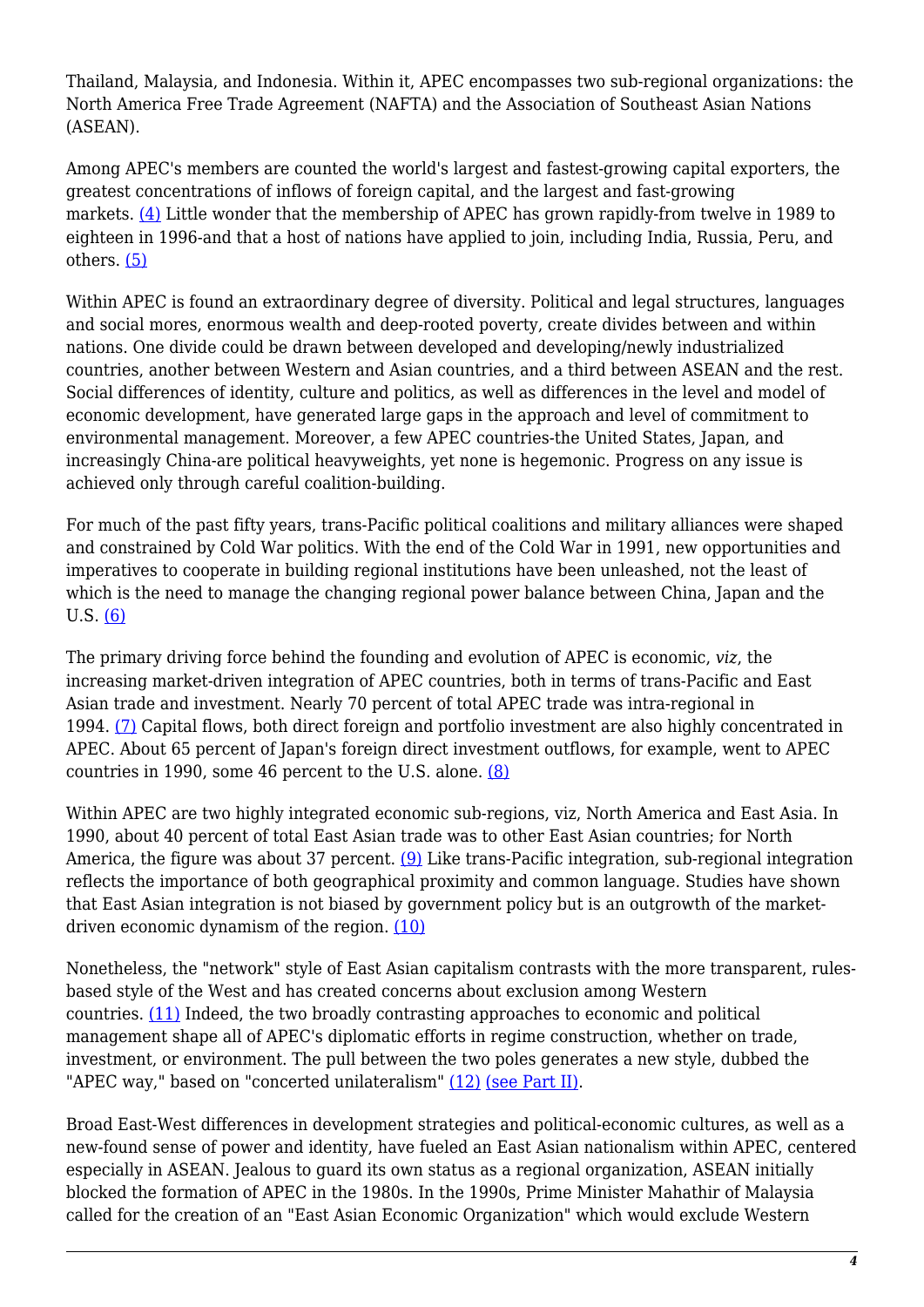nations. The proposal failed, due primarily to the overriding economic interests of ASEAN in Western capital and export markets, as well as security concerns about Japan and China. Nonetheless, an East Asian Caucus was established and the largely Western push for APEC-wide "free trade policies" remains the subject of intense negotiations.

Over the past twenty years, rapid growth and industrialization in several East Asian countries has come as a result of strong "developmental" state policies, including import protection and export promotion, in an export-oriented domestic development strategy. [\(13\)](#page-19-3) The large growth in production and export capacities, however, has created new strains on trade relations, especially a large trade deficit with the United States.

Some analysts argue that it is important for industrializing countries to retain their option to undertake import protection/export promotion strategies. [\(14\)](#page-19-4) However, reliance on external market access limits the political sustainability of export-oriented developmental state policies: U.S. threats to limit market access carry political weight. Most East Asian countries are now pursuing "linkageled" development strategies which point generally toward an open trade and investment regime, albeit at a pace shaped as much as possible by domestic policy objectives. [\(15\)](#page-19-5)

Market-driven economic integration, trade tensions, and the new demands of "linkage-led" growth have shaped the "two legs" of APEC diplomacy:

1) *Trade and investment liberalization and facilitation*, primarily the lowering of tariff and nontariff barriers to trade in East Asia, the creation of a non-discriminatory investment regime, and measures to reduce regulatory and procedural barriers to trade;2) *Economic and technical cooperation*, primarily promoting economic development and capacity-building, as well as environmental management and potentially, promoting social policy.

#### **B. The Politics of Trade and the Environment at APEC**

APEC diplomacy, both on trade and on environment, has been characterized by differences in the priority different members accord to its two legs, as well as differences over the specific design of initiatives within each leg. The original focus of APEC was on economic cooperation, including trade facilitation. Since 1993, however, the Western countries, led by the United States, have pressed hard for liberalization. Following on the heels of a report of an Eminent Persons Group, [\(16\)](#page-19-6) U.S. President Bill Clinton called an APEC Leaders Meeting in 1993 which crafted the concept of "free and open trade and investment in Asia-Pacific." Meeting the following year in Bogor, Indonesia, APEC Leaders accepted the broad vision of free and open trade by 2020 for the developing and 2010 for the developed countries of APEC. In November, 1996, "Individual Action Plans" for liberalization will be presented to APEC Ministerial meetings.

On the surface, APEC countries have developed a broad consensus on the need to make steady progress toward "free" trade and investment. Below the surface, however, are deep tensions over both the scope and pace of liberalization, as well as whether commitments made in APEC should be binding. In the Osaka APEC meetings of 1995, Japan successfully excised agriculture from the purview of "free trade" while ASEAN countries are pressing for a greater emphasis on development goals in the design of the liberalization process.

Within the broad "free trade" consensus, in other words, are multiple agendas-and environmental issues figure in each. Among Japan's arguments to limit agricultural liberalization, for example, was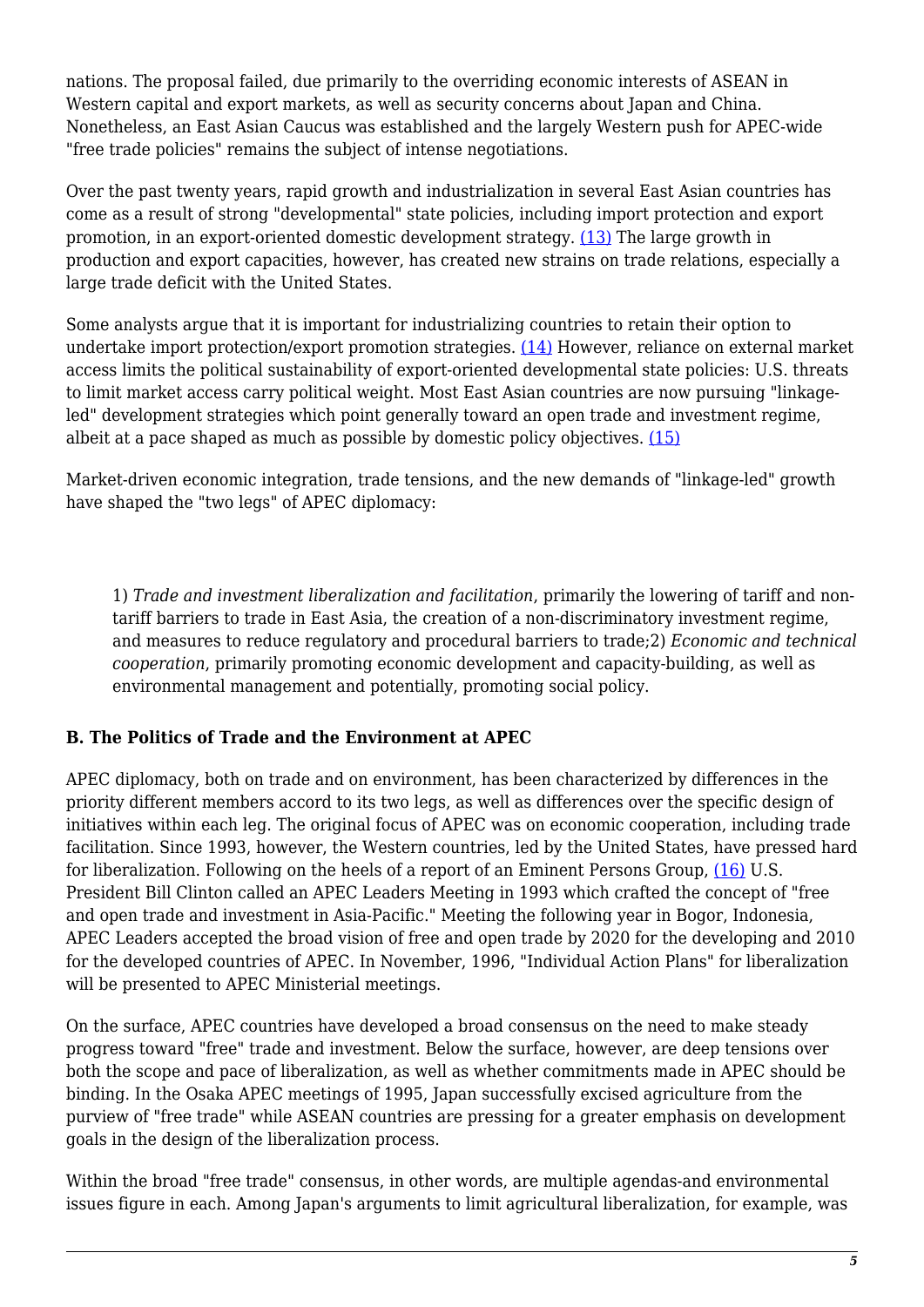the concern that domestic environmental benefits of rice production would be lost. ASEAN countries stress the need for "sustainable development" in part as a way to raise the profile of development cooperation, as well as to maintain domestic flexibility in the design of their trade policies. And Western "free traders" emphasize the environmental benefits of open markets.

There are thus three distinct, though partially overlapping, political postures on trade which shape the linkage between trade and environmental diplomacy at APEC:

1) *Free trade*, with environmental safeguards and capacity-building (U.S., Canada);

2) *Protectionism* for certain sectors, with environmental capacity-building (Japan);

3) *Flexible trade policy*, that is, scope and pace of trade openness dependent on national development goals, plus environmental capacity-building (ASEAN).

A fourth "sustainable development" approach, evolving mainly among think tanks and NGOs, stresses the integration of environmental and social objectives into the design of trade and investment regimes, both nationally and regionally. [\(17\)](#page-19-7) Within this framework, environmental goals are not subordinate to economic goals-whether free trade, protectionism, or national developmentbut inform the design of economic, including trade, policies on a sectoral basis.

To date, political differences on environmental postures and priorities have been muted, with general consensus on the need to establish common principles and focus on capacity-building. Developing countries in particular favor capacity-building efforts, especially if there are financial benefits, while developed countries generally seek more concrete outputs. Significantly, there is no support for the notion that market access should be unilaterally or regionally conditioned on environmental performance.

Environmental diplomacy at APEC has been led by Western countries, especially Canada, with the significant exception of the Philippines. The push has been driven by four factors:

1) the need to maintain domestic support for free trade, especially in countries with strong environmental non-governmental organizations (NGOs);

2) the increasing recognition of the intrinsic importance of good environmental management, stemming from both changes in norms and the perception of the costs of environmental degradation;

3) the constraints on domestic environmental management created by the increasing economic integration with APEC and with external dependence more broadly, especially in terms of maintaining competitiveness (see below);

4) the recognition that the "environment track" can reinforce the goals of the "trade track."

Developed country governments and businesses also see commercial opportunity in the export of environment management products and services, as well as cleaner, leading-edge technologies generally. [\(18\)](#page-19-8)

In addition to economic and intrinsic environmental interests, there are security-oriented incentives for regional environmental cooperation. Japan, for example, has taken leadership on energy issues, largely out of concern for security of energy supplies, as well as export opportunities. U.S. State Department diplomats have increasingly come to view environmental cooperation as a "second crop" of seedlings to nurture not only economic but broader U.S. security interests in Pacific regionalism. [\(19\)](#page-19-9) When the Labor Party was in government, Australia promoted the notion that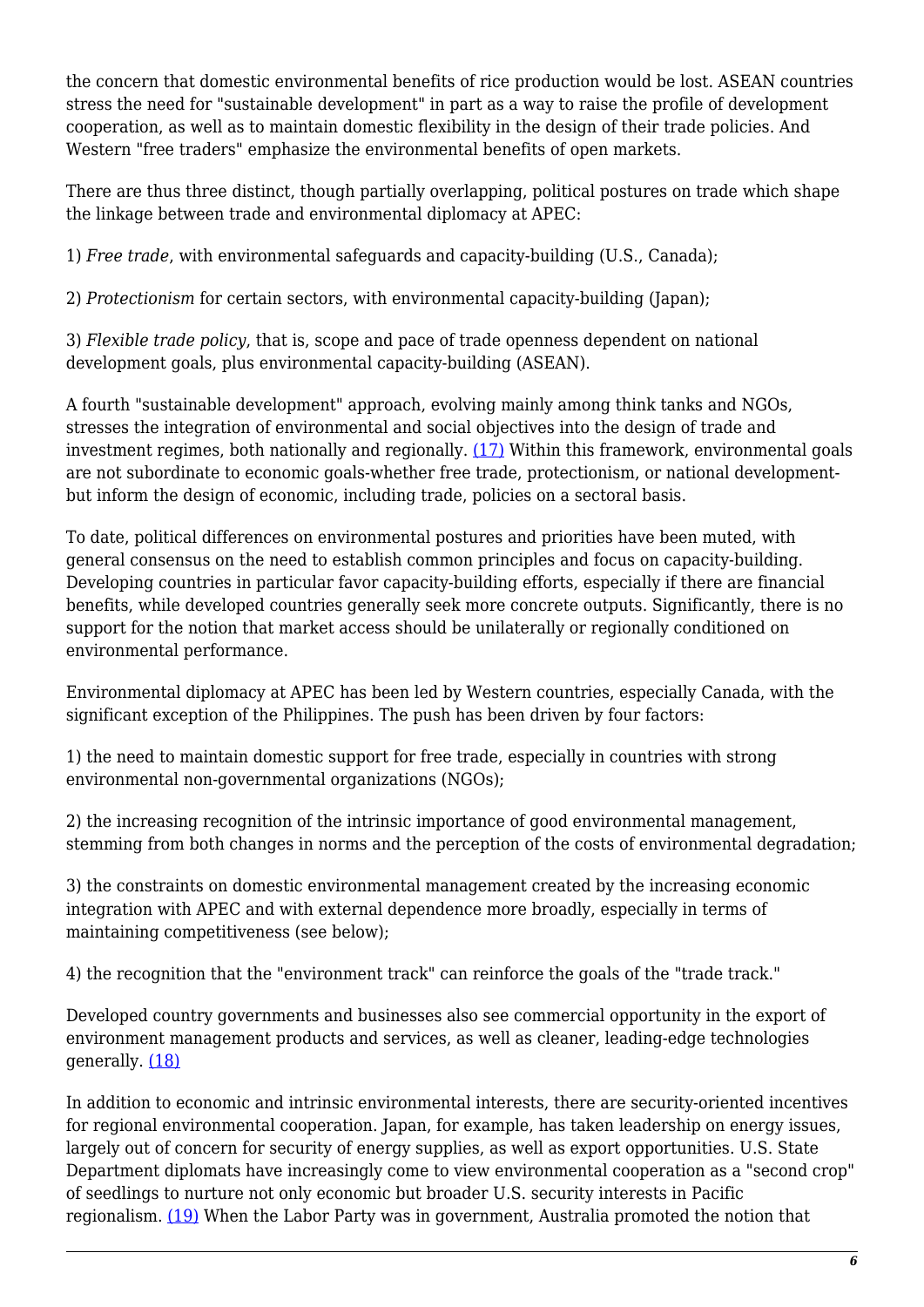environmental cooperation enhanced Australia's trade interests-and vice versa. [\(20\)](#page-19-10)

Within the past year, new, East Asian environmental leaders have emerged, most prominently the Philippines, which as the 1996 chair of APEC, strongly promoted a new focus on "sustainable development," and Chinese Taipei, which has indicated a strong interest in promoting clean production technology and environment management systems for industry.

For East Asian NICs and developing countries, incentives for regional environmental cooperation stem from the desire to enhance domestic management capacities, both technological and managerial, maintain market access in developed country markets, and to encourage "green" foreign investment. Both Chinese Taipei and the Philippines are strongly committed to the trade liberalization agenda. A broader focus on the development aspects of environmental cooperation may emerge in 1998 when Malaysia will be the chair of APEC.

# **C. Domain of Regional Environmental Cooperation**

Driven by changing domestic norms, incentives to increase the gains from regional economic integration, and regional security concerns, the political will for environmental cooperation in APEC has gained momentum in the past five years (see Part II). However, the domain of environmental cooperation-APEC's specific 'value-added'-- is still poorly mapped.

Environmental and resource management are largely the preserve of domestic policy. Economic integration, however, creates new constraints on domestic environmental management and makes necessary new forms of supra-national environmental governance. Trade and investment liberalization unleash the role of market forces, which create both new imperatives and new opportunities to promote sustainable environmental management. The domain of regional environmental cooperation--what states could and should do together to improve environmental performance--is shaped by these new constraints, imperatives and opportunities.

# 1. *"Stuck in the Mud:" The Constraints of Competitiveness*

Economic integration creates pressures for economic and social, including environmental, standards and policies to converge. Convergence pressures are driven primarily by forces of competition: the attempt by business and government policymakers to gain or maintain international competitiveness. [\(21\)](#page-19-11)

Environmental degradation-and good environmental management--impose costs. Unless specific measures are taken, these costs are not reflected in market prices but are borne socially, today or in the future. An individual country (or business) which takes measures to internalize its own local or global environmental costs could be priced out of export markets or lose attractiveness as a production site for domestic or foreign investors. Even if the actual change in relative costs is negligible, the fear of such an effect can act to politically paralyze policymakers, especially if there are implications for job loss and campaign contributions.

There are thus strong incentives for domestic environmental management standards to converge toward those of primary competitors.  $(22)$  Moreover, to facilitate trade and investment, policymakers have a further incentive to harmonize environmental policy in order to reduce transaction costs, i.e. the costs to business of getting information about and meeting different environmental requirements. Transnational firms, as well, can reduce learning and management costs by maintaining global standards.

Some analysts have argued that the process of policy convergence will be a "race to the bottom" in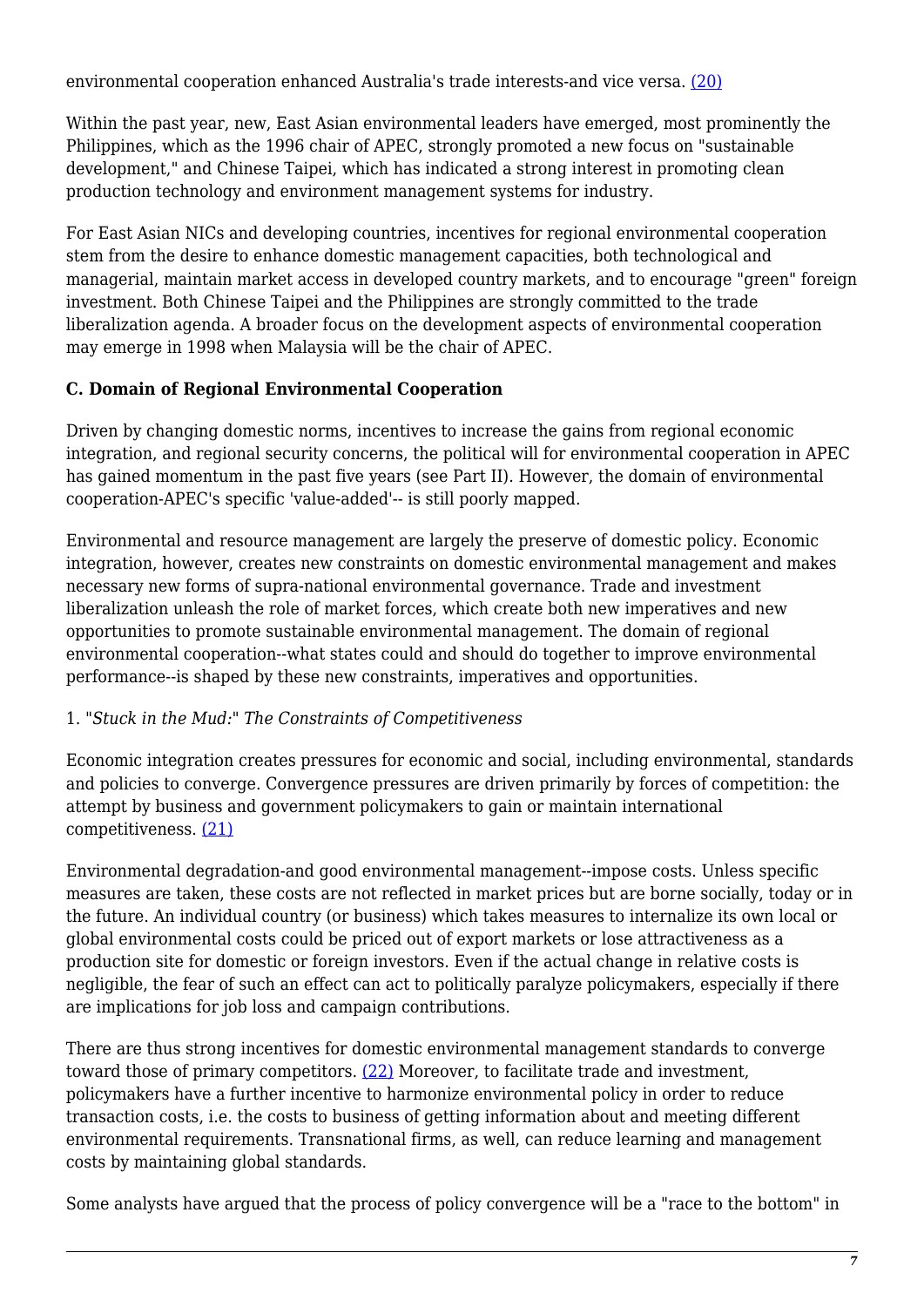terms of environmental performance standards. However, there are counteracting forces, including "green" consumer trends, especially in large-market countries, and norm-building efforts by citizen groups, both internal and external. In many East Asian countries, the political role of "civil society" has mushroomed in the past five years. Moreover, the drive for international competitiveness is itself a two-edged sword: the push to compete in global markets can act to promote technological innovation and undermine inefficient, ecologically damaging national policies such as energy, industry and agricultural input subsidies.

Competitiveness, in short, can constrain nation-states (and firms) from bad as well as good environmental policies and propel standards up as well as down toward the market average. Over the long run, trade and investment openness, even without collective state action, may be positively correlated with improvements in environmental performance--even taking scale effects into account- -as resources are better allocated, environmentally cleaner technologies are disseminated and the environmental standards of the worst performers are pulled upward toward convergence with the average, large-market country standards.

The problem is that, with each nation (or firm) reluctant to take unilateral action which could impose domestic costs of loss of competitiveness, the *average level* of environmental performance is likely to be low and the*rate of innovation* in improving environmental performance will be slow. Rather than racing to the bottom, market-driven convergence pressures cause environmental standards to be "stuck in the mud." [\(23\)](#page-19-13)

Besides being low and slow, a market-driven process of convergence is bound to be too blunt. Good ecosystem and resource management requires sensitivity to local ecological and social conditions. Diversity of goals and approaches both across and within nations will yield a better environmental outcome than uniformity.

Overcoming the problems of uniformity and inertia requires collective action by governments and/or by firms to set broad, common environmental and resource management frameworks which promote continuous improvement. In Europe, the "common standards" problem was tackled primarily by side payments to the politically weaker nations to bring up their standards to the level of Germany. [\(24\)](#page-20-0) In the APEC context, gaps between low and high standard countries, however, are much greater and the potential costs of a "side payment" strategy politically infeasible. [\(25\)](#page-20-1)

The need to close gaps between country standards, especially between richer and poorer nations, and to drive upwards the market-driven "average level" of environmental performance, are the fundamental imperatives of trade-environment diplomacy, whether at regional or global levels. The strong economic incentives, small number of countries, and consensus-building style within APEC suggest that it can be a fruitful arena. Given the social and ecological diversity within APEC, and the enormous environmental challenges, creative, flexible and efficient approaches will be needed.

#### 2. *Norms, Capacities and Institutions*

The first step toward managing convergence is to develop common environmental norms and management principles for both government and the private sector. Even without any formal implementation plans or enforcement machinery, the process of defining common principles can generate changes in domestic practices and policy. A regional forum offers a venue for peer pressure and learning processes to be unleashed.

For three reasons, norm-building processes-the winning of "hearts and minds"--are especially important in APEC. First, most East Asian countries have weak judicial and legal structures: the rule and force of law is much less strong than in the West. Ethical decisions are formed more by peer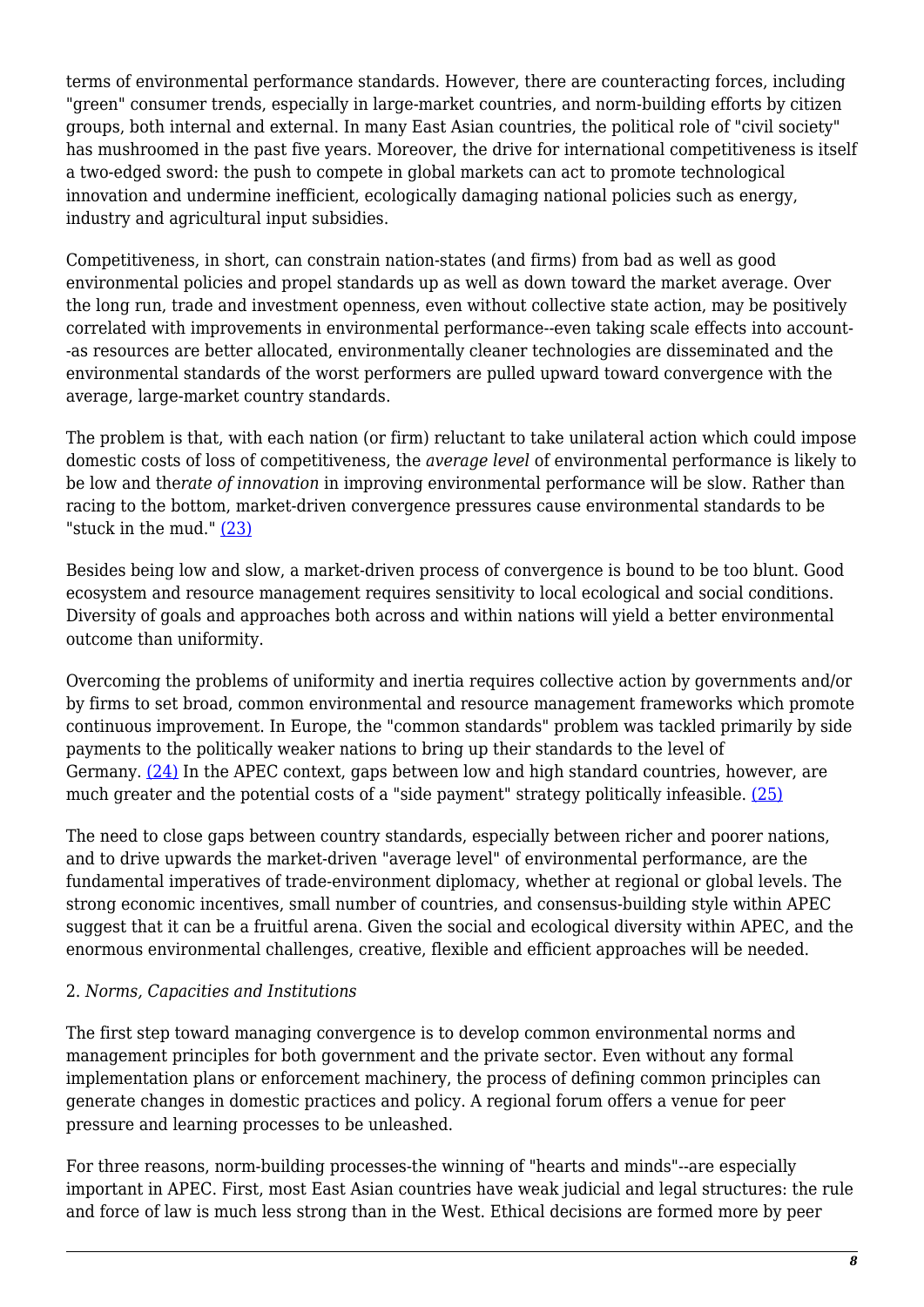group pressures than by legal interventions. In environmental management, self-enforcement is likely to be more effective than state enforcement. Second, the role of the business sector is very prominent in East Asia. Business has a large scope for norm-influenced improvements in environmental management. Third, East Asian countries, especially ASEAN, have developed a "consensus-building" style of regional diplomacy. With the flexibility to opt out, states must be persuaded to join in.

The evolution of common norms, and eventually, common policies, is dependent on improvements in national capacities for environmental management, especially by APEC's developed and newly industrialized members. APEC is characterized by large differences in technological, managerial, institutional and financial resources. Regional cooperation offers opportunities to improve domestic environmental management "from the bottom up," through learning and information exchange, technical and managerial training, and technology transfer.

A capacity-building approach aims to build on notions of self-interest in enhancing environmental performance. When aid or concessional financing is added, capacity-building initiatives provide a "carrot," that is, a positive incentive, to invest in enhancing management capacity. This is diametrically opposite to the "stick" approach-the threat to use trade sanctions to external impose environmental conditionalities-which has inflamed much of the trade-environment debate. [\(26\)](#page-20-2)

In addition to enhancing domestic management capacities, cooperation is needed to create better regional management capacities, including of regional commons such as oceans and air systems. There is little standardization among APEC countries in the definition, collection, and organization of ecological data. The creation of common monitoring procedures and environmental indicators would help in identifying and managing regional cross-border environmental problems such as acid rain, marine pollution and biodiversity loss. Cooperation in developing APEC's environmental information infrastructure would also help countries to implement their commitments under global environmental agreements, such as the Climate Change and Bio-Diversity Conventions.

Norm- and capacity-building efforts and, generally, the larger policy convergence process cut across industry, bureaucratic and social sectors. Indeed, as two decades of global environmental diplomacy have shown, environmental issues are broadly and deeply embedded throughout society. To be effective, a regional work program on the environment requires the creation of regional institutional mechanisms to undertake two crucial tasks:

*Coordination and Policy Research*: Regional mechanisms are needed to nurture the overall progress of regional environmental cooperation, including the coordination of crosscutting issues, identification of emerging issues, and evaluation of initiatives taken;

*Public Participation*: Regional mechanisms are needed to create an effective interface between the public and the regional decisionmakers. Such an interface must provide openings for regular input both by "citizen groups," such an environmental, consumer, labor and community groups, and by business. To date, only a business mechanism, the APEC Business Advisory Council, has been created.

#### 3. *Environmental Management Priorities*

The building of norms, capacities and institutions constitutes a process toward better environmental management. In Asia-Pacific, the pressing environmental problems which must be addressed fall in two broad categories: 1) *Pollution* of air, water and land; and 2) *Resource management*, that is, the unsustainable utilization of resources, including agricultural lands, minerals, forests, fisheries, inland waters, and oceans.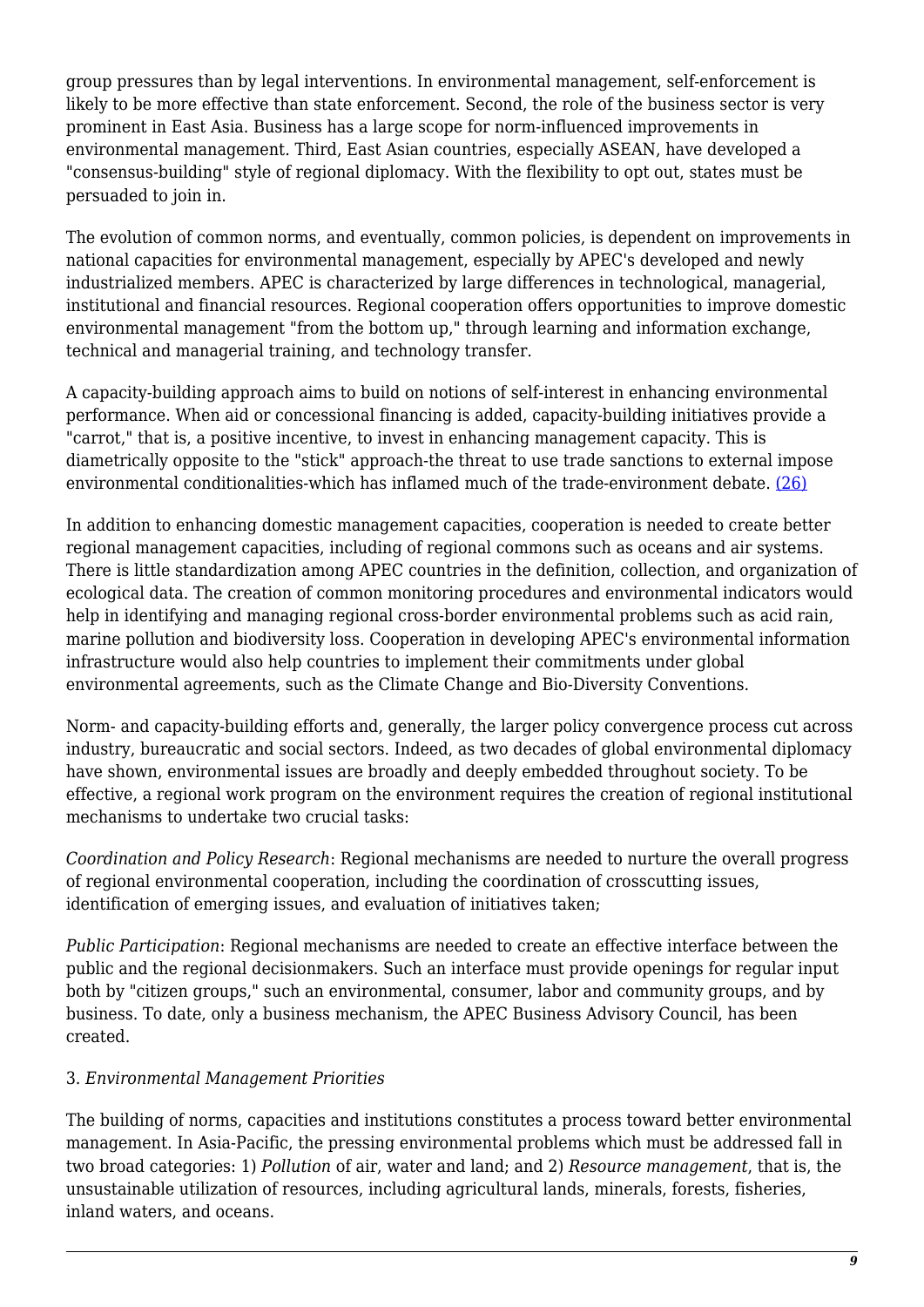In East Asia, rapid economic growth has generated severe problems of both pollution and resource depletion. [\(27\)](#page-20-3) Toxic and hazardous wastes plague industrial development, especially in the most industrialized countries of East Asia such as Chinese Taipei and South Korea and increasingly Thailand and Indonesia. Energy-related pollution, especially from high-sulfur coal-burning plants in northern China and elsewhere, has generated created a host of pollution and health problems, both within and across borders, including acid rain, bronchial disease and an increase in greenhouse gas emissions. [\(28\)](#page-20-4) Widespread water and coastal pollution also stems from inadequate sewerage, especially in rapidly urbanizing areas.

Unsustainable resource use has generated a rapid decline in the productivity of East Asian fisheries, depletion of forests, and a loss of agricultural lands. Environmental and resource degradation have also undermined social gains, eroding livelihoods in rural areas and stimulating rural out-migration. [\(29\)](#page-20-5) "If unchecked," concludes a 1995 World Bank study, "the pace of environmental damage from pollution and over extraction of renewable resources threatens to compromise the welfare gains in east Asia from higher incomes." [\(30\)](#page-20-6)

For the Western countries of APEC, the most pressing environmental problems stem from unsustainable resource management practices. In Canada, inappropriate pricing undermines forest sustainability, while inadequate management precipitated a collapse of Northeastern fisheries. In the United States, financial and environmental resource subsidies continue to make the U.S. among the world's largest per capita users of water and energy, with distorting impacts on trade. [\(31\)](#page-20-7) In Australia, farming and grazing practices in some states generate soil erosion and decline of water tables. In both East Asian and Western APEC members, domestic economic interests make changes in resource management policies politically difficult.

Among the most pressing region-wide problems is the cluster of issues related to energy. Projected high rates of economic growth, especially in Northeast Asia, will drive a large increase in energy demand over the next 20-50 years. If future investment decisions resemble those of the past, power sector development will be based heavily on fossil fuels, including "dirty" high-sulfur- and/or carbonemitting coal. Moreover, scarcity or instability of energy supplies could fuel regional tensions. [\(32\)](#page-20-8) Through regional cooperation, APEC members could create incentives for investment in more environmentally sustainable energy development.

# <span id="page-9-0"></span>**II. ENVIRONMENTAL COOPERATION: THE FIRST FIVE YEARS**

Environmental issues have been discussed at APEC virtually since its inception. At the founding conference in 1989, Ministers agreed to scope, at a national level, issues related to energy, fisheries and marine pollution. In 1991, the Seoul Declaration defined the scope of APEC and included equity and sustainable growth. But it was in 1993, with the launching of the "Sustainable Development Dialogue" by APEC heads of state, that environmental issues moved unmistakably onto APEC's radar screen. Since 1993, the momentum on environmental issues has increased exponentially.

The primary emphasis of environmental cooperation in the past five years has been on normbuilding--the distillation of a common overarching vision and principles--and on capacity-building. The norm-building process is far from complete: key debates remain to be resolved and will become more pressing as the private sector and non-governmental organizations become more engaged with APEC. The capacity-building effort is likewise in an early stage and has focused primarily on "scoping exercises."

Nonetheless, the principle that environmental cooperation belongs within APEC has been firmly established and some initial contours shaping an "APEC model" have been drawn. Important debates continue, however, the resolution of which could be pivotal in the performance of the model over the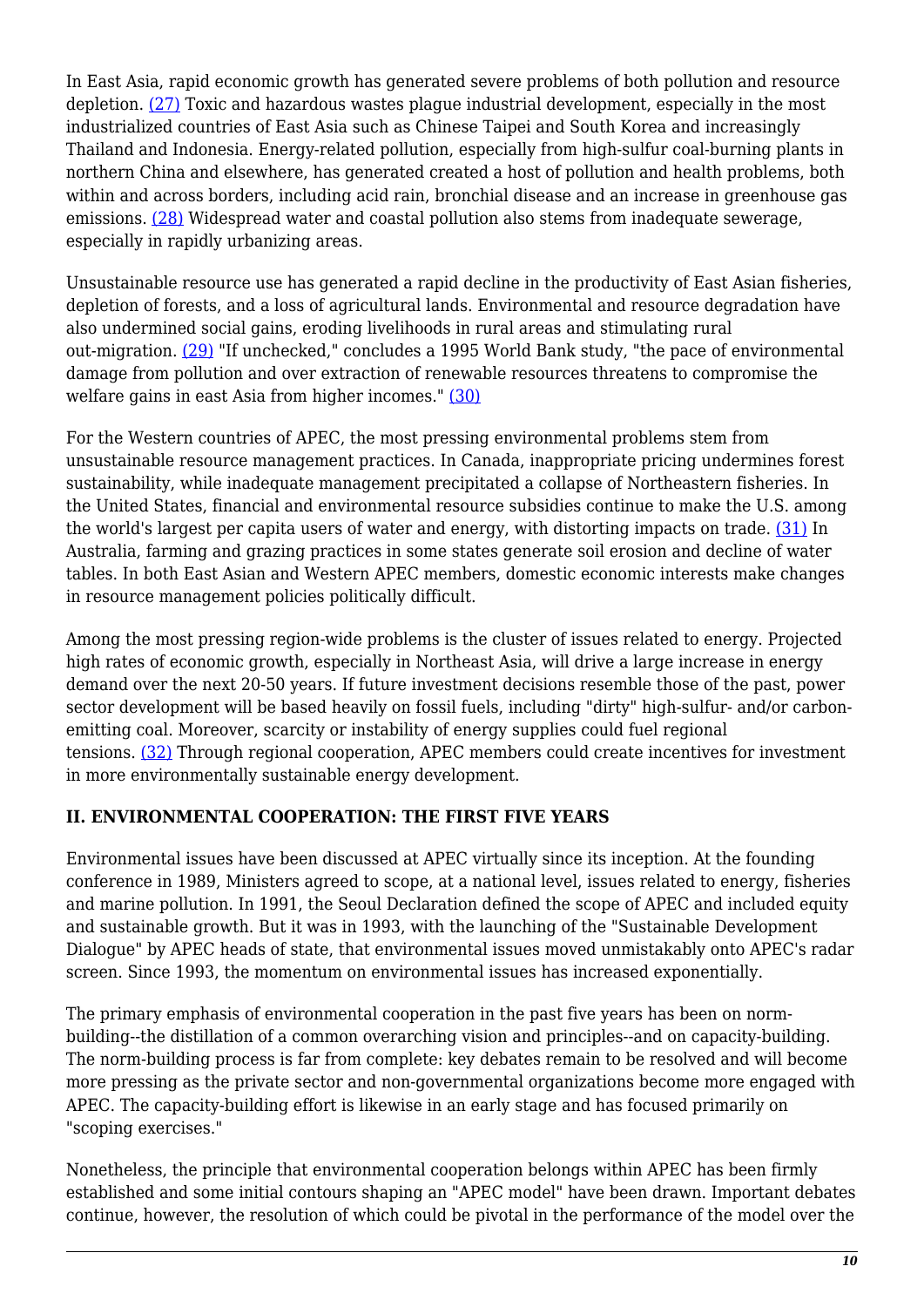next five years.

# *A. Dynamic Architecture*

APEC is young, flexible and dynamic. With an operational style based on voluntarism and consensus, APEC's institutional architecture is more like cartilage than bone. Under the principle of "concerted unilateralism," APEC members collectively design broad, common goals and leave specific implementation to be designed nationally. APEC's flexibility has been crucial in promoting the rapid evolution of environmental cooperation.

APEC operates via a series of diplomatic "tracks:" official and non-official, regular and ad hoc [\(see](http://nautilus.org/appendix1.html) [Appendix 1\).](http://nautilus.org/appendix1.html) [\(33\)](#page-20-9) At the official and regular track, the top decisionmaking body is a yearly Ministerial, held by tradition in mid-November in the country which is acting for that year as the APEC chair. The Ministerial brings together foreign and trade ministers from each of the eighteen member governments to discuss and ratify initiatives hammered out and approved by Senior Officials Meetings (SOMs) held throughout the year. SOMs are attended typically by senior bureaucrats located in foreign, industry and/or trade bureaucracies, accompanied by a host of underlings.

Reporting regularly to the SOM are three Committees and ten Working Groups. The Committee on Trade and Investment (CTI) promotes and coordinates work related to trade and investment facilitation and liberalization; the Budget and Administrative Committee oversees and allocates APEC's central funds; and the Economic Committee nurtures work related to APEC's "third leg," viz, economic and technical, including environmental, cooperation.

The ten Working Groups are organized by sector and to date, have focused primarily on trade liberalization and facilitation. "Shepherded" on a rotating basis by different APEC countries according to their interest, the Working Groups have a wide berth in terms of designing and undertaking specific projects. On the other hand, they tend to be composed of trade-oriented bureaucrats, rather than technical or environmental experts.

The "Ministerial-SOM-Committees-Working Group" structure is the official day-to-day backbone of APEC's diplomatic machinery. Some of APEC's most significant initiatives, however, on both legs of its agenda, have been jump-started by APEC's official and *ad hoc* track, the most important of which is the APEC Leaders Meeting.

Initiated by U.S. President Bill Clinton in 1993, the Leaders Meeting has become a regular feature of APEC and is held following the yearly APEC ministerial. Heads of state can leap over all the rungs of bureaucracy below them and undertake bold initiatives, directing underlings to design the details. It was the Leaders Meeting in 1993 which ignited APEC as a vehicle for trade liberalization-and sparked the environmental agenda.

Besides their now-annual Meetings, APEC Leaders are able to generate or promote agendas through the mechanism of the annually rotating chair. As the host of the APEC Ministerial, the chair has substantial scope to influence the emphasis of APEC diplomacy. In particular, the chair can introduce new issues such as environment or human rights, as well as emphasize particular themes within already established agendas.

Another official, *ad hoc* track is the occasional Ministerial meeting. A variety of Ministerials have been called, including Finance and Trade, as well as Environment. Like the Leaders Meetings, the Ministerials can leap over bureaucracy in generating creative proposals. However, unlike those of the Leaders, Ministerial-level proposals must be approved by the SOM and then by the APEC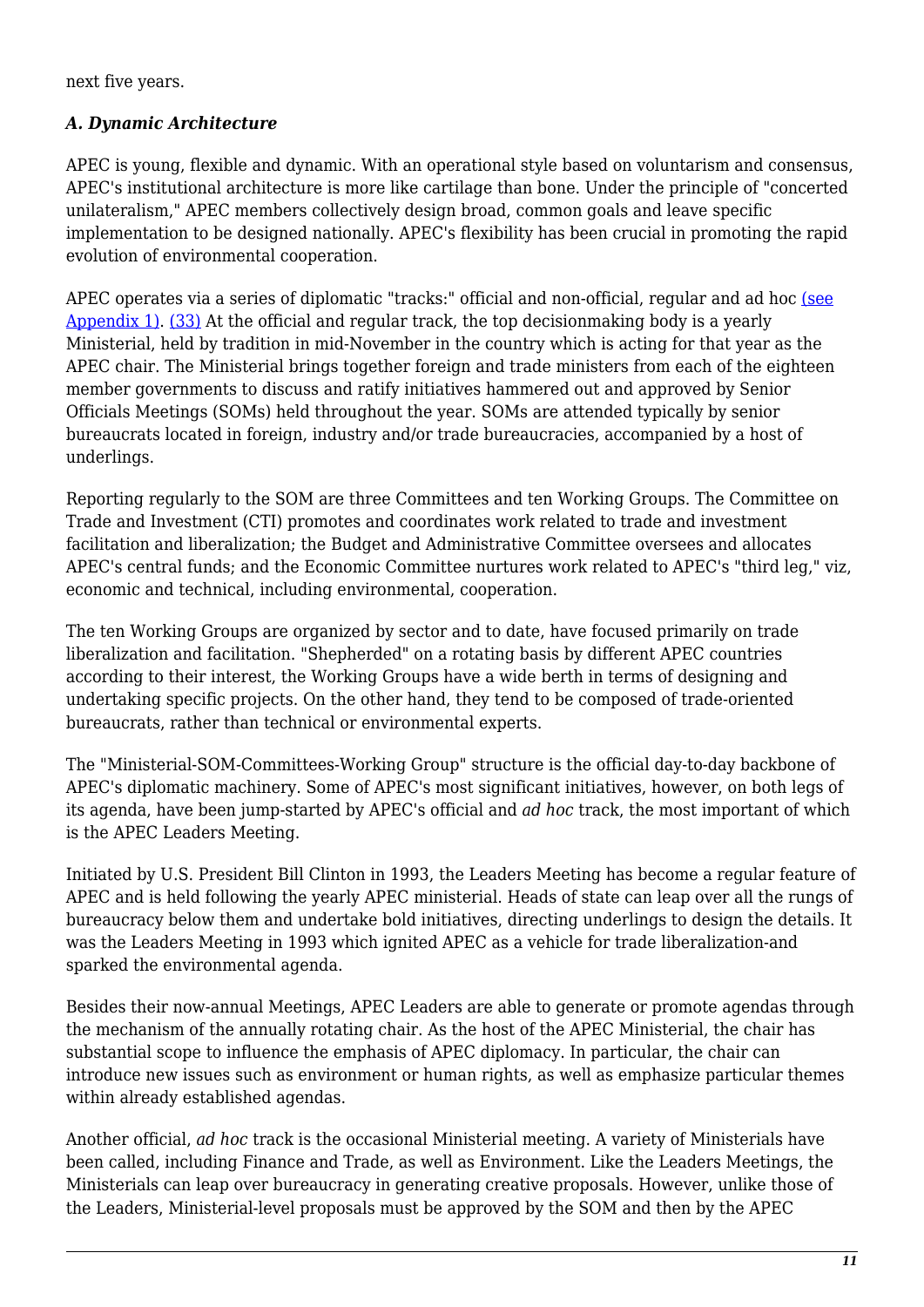Ministerial in November. Ministerial-level initiatives are implemented by Working Groups or simply by individual governments with particular interest in the proposal. None of the issue-Ministerials have been regularized.

A third *ad hoc* track is the creation of groups to take on particular tasks or functions. The most important in the past five years was the Eminent Persons Group chaired by American Fred Bergsten, which developed a blueprint for a free trade regime in APEC. More recently, an APEC Business Advisory Group (ABAC) has been established. Composed of top business leaders form each APEC country, ABAC is to provide regular input on issues involving public-private sector partnership.

APEC also has an unofficial *ad hoc* track made up of task forces and expert groups. An important breeding ground for new ideas and initiatives, task forces and expert groups can be called by any of the official tracks, viz, Committees, Working Groups, SOM, etc. These groups tend to focus on technical issues and/or issues which are too politically "hot" to be considered on the official tracks. For example, Australia and Japan have established a Task Force on Food within the Economic Committee, formed in part because a Working Group on agriculture which would have included agricultural liberalization in its purview was too contentious.

Other inputs into APEC diplomacy and activity come from the "sub-regional track," the most important of which is ASEAN; and the "non-governmental track," including the Pacific Economic Cooperation Council (PECC), currently the only NGO to be granted official status at APEC. Completely ad hoc initiatives are also possible; e.g., the U.S. state of Oregon undertook an effort aimed primarily at promoting its environmental service industries which resulted in the creation of the Sustainable Development Information and Training Network.

# **B. Environmental Initiatives "At the Top"**

The milestones of environmental cooperation at APEC have been propelled primarily "at the top" by initiatives taken by Leaders Meetings and Environment Ministerials [\(Appendix 2\).](http://nautilus.org/appendix2.html)

At the first Leaders Meeting in Blake Island in 1993, Prime Minister Chretien of Canada promised to "green" APEC and called for Canada to host APEC's first Environment Ministerial. Philippine President Ramos strongly supported Chretien and called for a conference on creative financing for sustainable development. The Environment Ministerial was held the following March in Vancouver and produced an *Environmental Vision Statement and a Framework of Principles for Integrating Economy and Environment* [\(Appendix 3\).](http://nautilus.org/appendix3.html)

Following the spirit of the Rio Declaration, the *Vision Statement* and *Framework of Principles* firmly established the goal of APEC environmental diplomacy to be the pursuit of sustainable development. "We are committed to develop policies that are sound economically and environmentally," the Vision proclaims. "We will all work together with our APEC Ministers to promote sustainable development, trade and investment in the region, through a vision for APEC that encourages members to integrate environmental considerations into their policy..."[\(34\)](#page-20-10)

In the spirit of economy-environment integration, the Vision Statement calls on APEC senior officials to "develop a strategic approach, based on sustainable development principles, for environment considerations to be fully integrated into the program of each APEC working group and policy committee." The directive for institutional integration of the environment was deeply significant: it pointed away from the marginalization of the environment via the creation of a separate Working Group or Committee on the Environment and towards the "kneading" of environmental issues into APEC's deepest institutional fabric.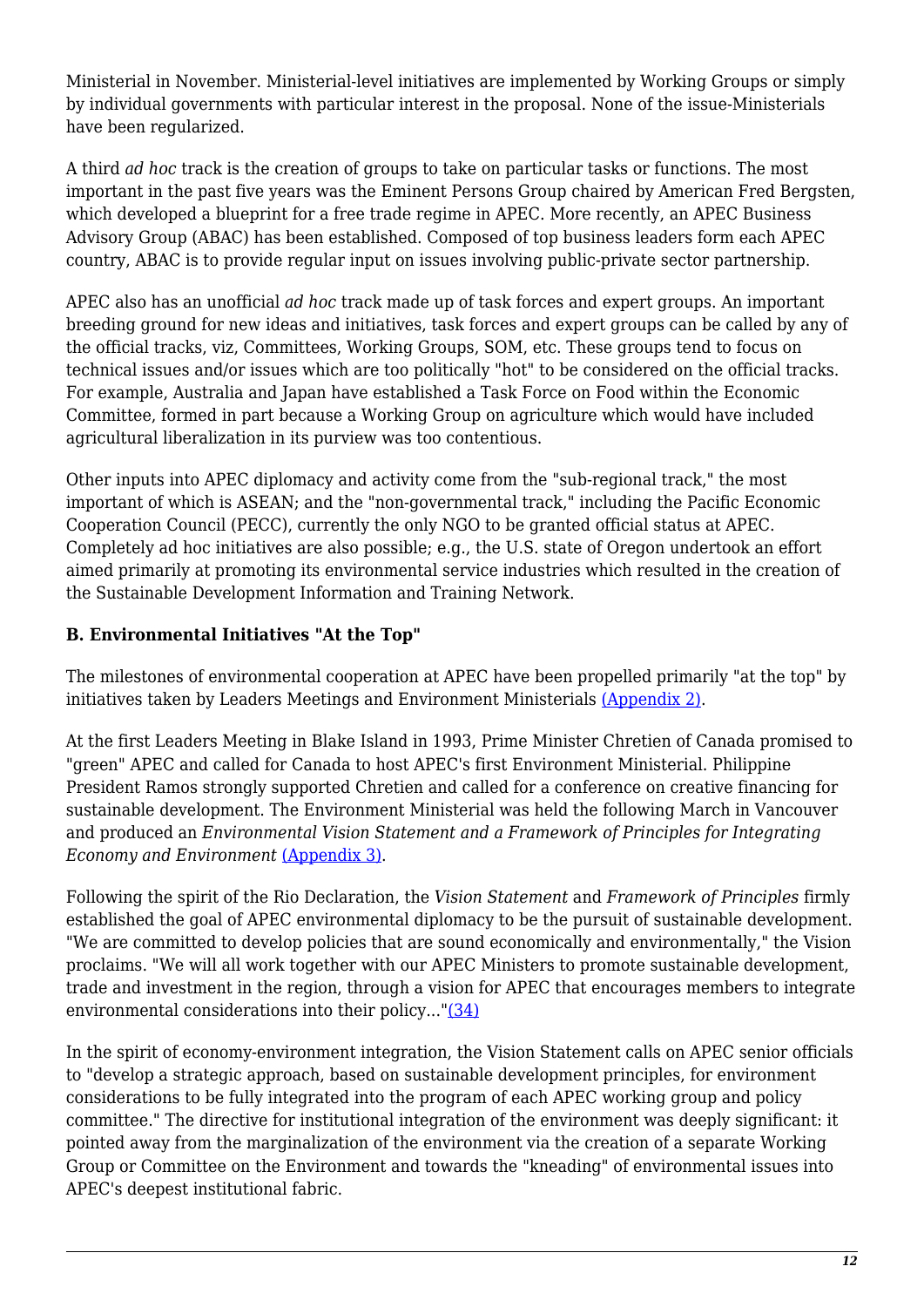To help implement the Vision, the Ministers generated a Framework of nine Principles. Besides the fundamental principle of sustainable development, the Principles included inter alia cost internalisation, technology transfer, the precautionary approach, and the principle that APEC should make the best use of existing fora and institutions. It also generated a "Trade and Environment" principle which stated that "member economies should support multilateral efforts to make trade and environment policies mutually supportive" [\(Appendix 4\).](http://nautilus.org/appendix4.html)

Working through APEC's official machinery, the Vision Statement and Framework were approved by the APEC Ministerial in November, 1994, blessed by the Leaders Meeting, and sent to the SOM for further implementation. In early 1995, a Senior Officials Meeting directed all of APEC's Working Groups and Committees to include environmental issues in their annual reporting process.

During 1995, the Working Groups began to grapple with the implementation of the directive, with mixed success (see below). One of the issues which emerged early is that many crucial issues of sustainable resource and environmental management cut across sectors. The Working Groups, on the other hand, are structured by sector.

At the 1995 Meeting in Osaka, Leaders took another leap and directed the Economic Committee to consider cross-cutting issues. Called FEEEP (Food, Energy, Environment, Economic Growth, Population), the initiative grew out of Japan's "3Es" (energy, economy, environment) proposal of the previous year. The Economic Committee has created a FEEEP Task Force which will report to the next Environment Ministerial in 1997.

In addition to moving towards cross-cutting issues, environmental cooperation has begun to evolve from promoting national environmental objectives to defining regional priorities and developing a regional work program. In July, 1996, the Philippines government hosted a second Ministerial meeting on environmental issues. Called the "Sustainable Development Ministerial," the gathering produced an "Action Programme" on three priority areas [\(Appendix 5\)](http://nautilus.org/appendix5.html):

*Sustainable Cities*, put forward and supported especially by Canada, Japan and the Philippines;*Clean Production/Clean Technology*, put forward by the United States and Chinese Taipei;

*Sustainability of the Marine Environment*, put forward by the United States.

In keeping with APEC's larger style, the Action Programme is to be implemented according to particular guidelines, including promoting public-private partnerships, the need to define APEC's particular "value-added," and the need to recognize diverse stages of economic development among APEC economies. [\(35\)](#page-20-11)

One of the important issues discussed at the Ministerial was the problem of "cross-cutting mechanisms." While the "spreading out" of environmental initiatives throughout APEC curtails marginalization, the lack of an overarching institutional "home" for environmental issues creates problems of coordination, accountability and transparency. Besides the normal bureaucratic problems of coordination, the work of keeping environmental issues on track requires a certain level of scientific and technical expertise-currently lacking within Senior Officials Meetings or, indeed, in any other part of APEC's "official" regular architecture.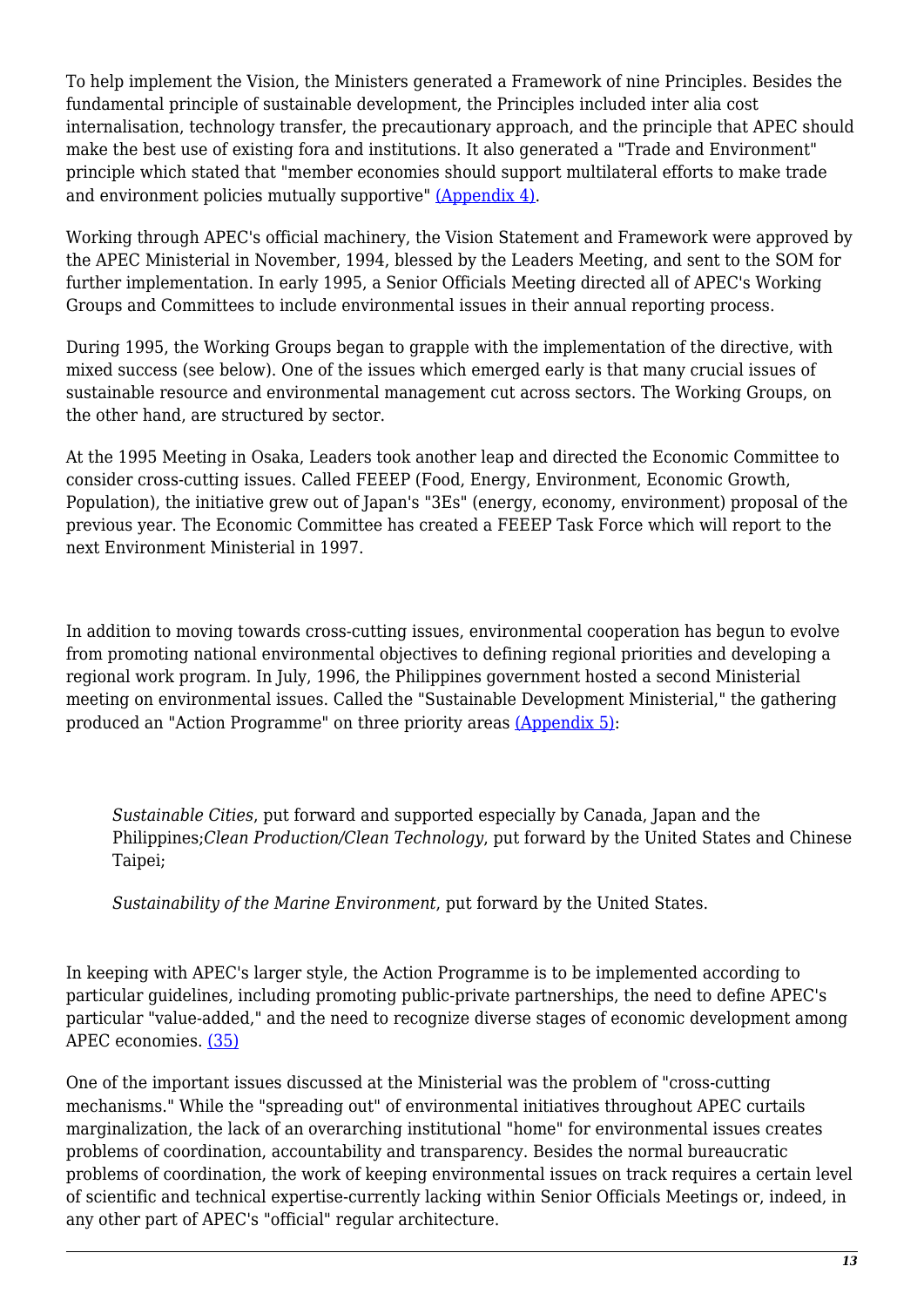The issue of "institution-building" at APEC, however, is highly contentious. Some members, currently including Australia, worry about the over-bureaucratization of APEC-pointing to the European Union as their worst nightmare-and resist the formation of any new institutional mechanisms. The most acceptable proposal currently is for Senior Officials to devote one Meeting each year specifically to environmental issues. A decision to set up such a mechanism is expected by the Senior Officials Meeting ahead of the November, 1996 APEC Ministerial. Hopefully, the SOM will direct governments to send Environment Officials to the SOM.

The two cross-cutting issues, viz, analytical/policy integration and institutional coordination/oversight, could-and certainly should--be the central topics in the next Environment Ministerial, to be held in Toronto, Canada in April 1997. As chair of APEC for 1997, Canada is taking the lead in moving the "Action Programme" toward implementation.

In Manila, Ministers directed various Working Groups to conduct "scoping exercises" to define APEC's "value-added," that is, the specific goals and activities which APEC should undertake in the three priority areas.[\(36\)](#page-20-12) Canada is particularly interested in Sustainable Cities (renamed Sustainable Urbanization). A meeting of Senior Environment Officials in Montebello, Canada, in October, 1996, reviewed work-to-date and stimulated a variety of new proposals.

# **C. "Nuts and Bolts:" Working Groups**

While the Leaders and Ministers are the architects of the environmental agenda, the Working Groups and Committees are the engineers. Since 1994, the number of environment-related initiatives by Working Groups has grown rapidly, primarily studies, surveys, and conferences [\(Appendix 6\).](http://nautilus.org/appendix6.html) Some Working Groups have been far more active than others.

There are ten Working Groups in APEC. Each Working Group is "shepherded" on a rotating basis by a particular member economy. As of September, 1996, the Working Groups and their shepherds were:

| <b>Fisheries</b>                     | New Zealand (co-shepherds: Indonesia, Japan, Thailand)                                            |
|--------------------------------------|---------------------------------------------------------------------------------------------------|
| <b>Human Resources Development</b>   | Canada                                                                                            |
|                                      | Industrial Science and Technology Japan (co-shepherds: China, Indonesia, Philippines)             |
| <b>Marine Resources Conservation</b> | Thailand (co-shepherds: Canada, Indonesia, New Zealand)                                           |
| <b>Regional Energy Cooperation</b>   | Australia                                                                                         |
| <b>Telecommunications</b>            | United States                                                                                     |
| <b>Tourism</b>                       | Indonesia                                                                                         |
|                                      | <b>Trade and Investment Data Review</b> Australia (co-shepherds: Indonesia, Japan, Singapore, US) |
| <b>Trade Promotion</b>               | Korea (co-shepherds: Indonesia, Malaysia, Thailand)                                               |
| <b>Transportation</b>                | New Zealand (co-shepherds: U.S., Indonesia)                                                       |

The most active by far has been the Regional Energy Cooperation Working Group (REC). The REC defines it objective as maximising "the energy sector's contribution to the region's economic and social well being," including through regional discussion on how to respond to "energy related issues such as the greenhouse effect." Its five Expert Groups are based on five key themes: 1) energy supply and demand: 2) energy and the environment, which aims to promote clean coal technologies; 3) energy efficiency and conservation; 4) energy research and development and technology transfer, with a priority on new and renewable energy technologies; and 5) minerals and energy exploration and development. [\(37\)](#page-20-13)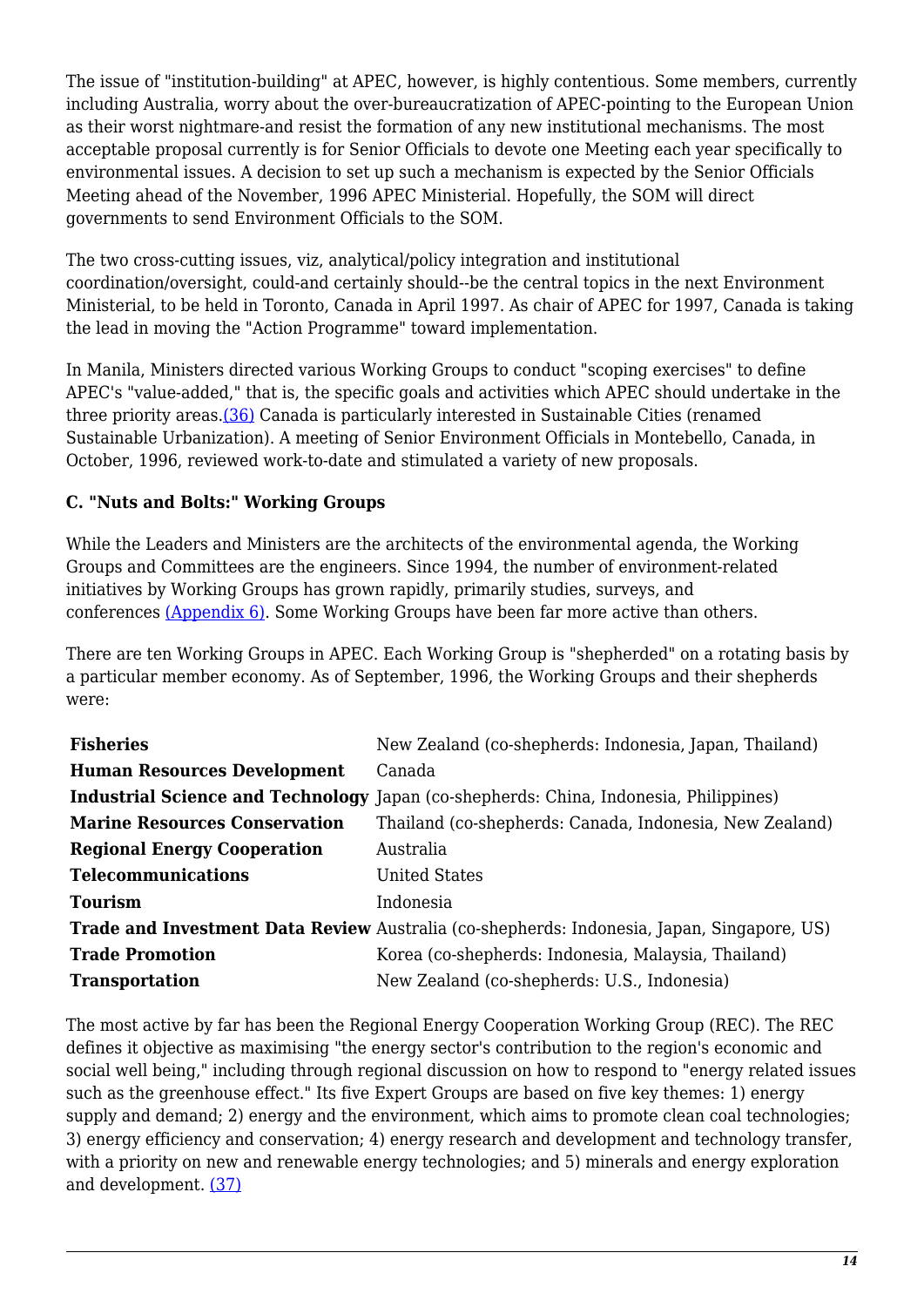For the past two years, the REC has focused primarily on developing an information base and stimulating regional discussion. It has begun to move, however, into policy-related areas with the proposed "Joint Regional Action on Appliance Efficiency Improvement and Harmonisation of Standards." This is a "nuts and bolts" initiative in the management of policy convergence (as described in Part I.C above) and, if undertaken, should have a demonstrable positive effect on regional environmental performance by pulling regional appliance standards up. The REC is also expanding into regional capacity-building efforts with the proposed Asia Pacific Energy Research Centre.

Another potentially significant Working Group achievement is the creation of an "APEC Sustainable Development Information and Training Network." Launched in October, 1996, the Network was the brainchild of the Oregon Economic Development Department. Seeking to promote local environmental management industries in Asia-Pacific, the Department stumbled on APEC and creatively developed a "win-win" proposal to enhance basic capacities of middle-level governmental environment managers. [\(38\)](#page-20-14) The Network will be under the purview of the Human Resources Development Working Group.

Other Working Groups with environment-related outputs include Tourism, which is developing regional "Sustainable Tourism" guidelines; Human Resources Development, which is promoting environmental training; Marine Resources Conservation, which is spearheading the Regional Action Programme component on Sustainability of the Marine Environment; and Industrial Science and Technology, which is spearheading the "Clean Technology" component of the Regional Action Programme.

While the sheer quantity of output is impressive, the move toward implementation and eventually positive impact on environmental performance is not assured. The Working Groups suffer from lack of technical expertise and reflect some political resistance in moving toward policy issues. Moreover, initiatives related to "environment" are only part of what Working Groups do. In their other work, the Working Groups are pursuing agendas which may have far greater and potentially negative impacts on the environment, such as harmonisation of vehicle emissions standards.

Finally, the overall orientation and technical capacities of Working Groups reflect their original *raison d'?tre, viz*, to promote trade and investment liberalization and facilitation on a sectoral basis. The Fisheries Working Group, for example, is undertaking a four-year study aimed primarily at examining trade barriers, including, in the fourth year, the issues of subsidies. Whether they will focus on environmental impacts of subsidies and propose ways to integrate trade and environmental objectives will depend more on external advocacy than bureaucratic directive. The deep integration of environment and economy envisioned by Ministers in 1994 is still to be achieved.

# **D. "Track Two" Diplomacy**

As long as APEC remained primarily a forum for regional consultation, it captured little public imagination or concern. With the turn toward activism in 1993, including the vigorous push for trade liberalization, non-governmental and private sector groups throughout the region began to consider how to engage APEC in furthering their concerns. In May, 1996, the Pacific Basin Economic Council (PBEC) organized a Task Force on the Environment. Encompassing high-level corporate managers throughout the region, the Task Force is still developing its agenda.

Environmental advocacy has been strongest among non-governmental think tanks and activist groups. Between 1994 and 1996, a series of NGO workshops and seminars were crucial in shaping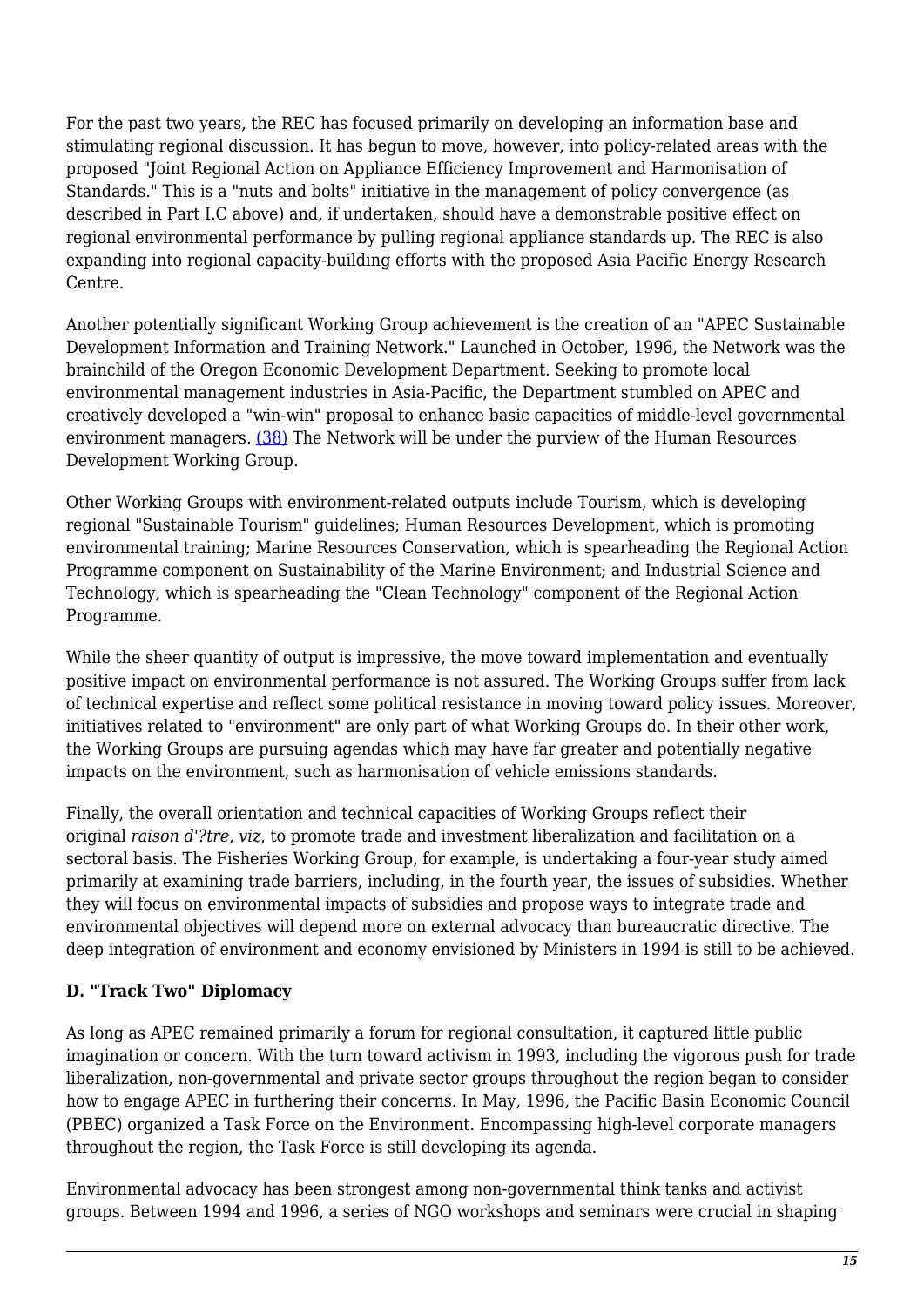the parameters and defining the agenda of regional environmental cooperation.1 Environmental groups have engaged and prodded governments to deepen and hasten their sustainable development work by developing policy alternatives. Moreover, they have begun to focus on influencing specific initiatives and Working Groups. In Australia, for example, a coalition of environment groups targeted a meeting of APEC Energy Ministers in July 1996 with a list of their concerns. [\(40\)](#page-20-15)

Such efforts have been particularly successful in countries which have established institutional mechanisms for the regular interface of NGOs with government. In the Philippines, for example, the Philippine Council for Sustainable Development includes APEC in its purview. NGO members have used their positions effectively to raise the profile of sustainable development. In Canada, the National Round Table for Environment and Economy provides direct channels of communication between government and NGOs leaders.

At APEC itself, the role of NGOs has not been defined. Three countries-the U.S., Canada, and the Philippines-included NGO representatives or individuals in their official delegations to the Sustainable Development Ministerial in July. This was the first time that NGOs have been on any delegation to APEC and there are no regular channels to do so. Indeed, there are no formal institutional mechanisms whatsoever for NGOs to interface with APEC.

Among activist non-governmental groups in general, APEC has generated a storm of interest and controversy, especially over its "free trade" push. An NGO "parallel conference" to the official APEC Ministerial has emerged as a regular feature of the APEC political landscape. The first NGO parallel conference was slated for Indonesia in 1994. However, Indonesia refused to grant permission or visas for the gathering and it was hastily relocated to Bangkok. In 1995, an NGO conference held in Kyoto drew over 150 participants from throughout the region to discuss the environmental and social costs of "free trade." In 1996, the Manila People's Forum is expected to draw over 400 people from a wide range of groups working on human rights, environment, women's empowerment, and economic development. In 1997, the NGO conference will be held in Vancouver.

The emergence of "track two" diplomacy is a two-edged sword for many APEC governments. On the one hand, NGOs are a fount of creative and constructive proposals and their increased activism deepens the region-building process. On the other hand, NGOs force issues into the political spotlight which governments would rather keep obscure. Significantly, the human rights issue again dominated the Manila People's Forum, with concern that the Philippine government would refuse a visa to East Timor activist and Nobel prize-winner Jose Ramos-Horta. Given the role of NGOs as a bellwether, it is likely that human rights will be the next significant new issue to come onto APEC's agenda.

# **E. An "APEC Model?**

Following the lead of ASEAN, APEC's operational style is based on voluntarism, consensus and flexible implementation.  $(41)$  By design, APEC is not a forum in which binding regional agreements are made and enforcement mechanisms created -on trade or any other issue. Even the most ardent free trade supporter, the United States, recognizes, at least intermittently, that the value of APEC goes beyond specific gains in trade openness and encompasses the broad goals of economic integration and region-buildin[g\(42\).](#page-21-1)

Initiatives at APEC are based on "concerted unilateralism:" APEC members aim to define broad regional goals of common interest, the specific aspects of which are implemented unilaterally at the national level. The emphasis on consensus suggest that common initiatives are taken not primarily through a process of side payments and threats of sanctions but on a perception of self-interest, as well as more subtle forms of political pressure.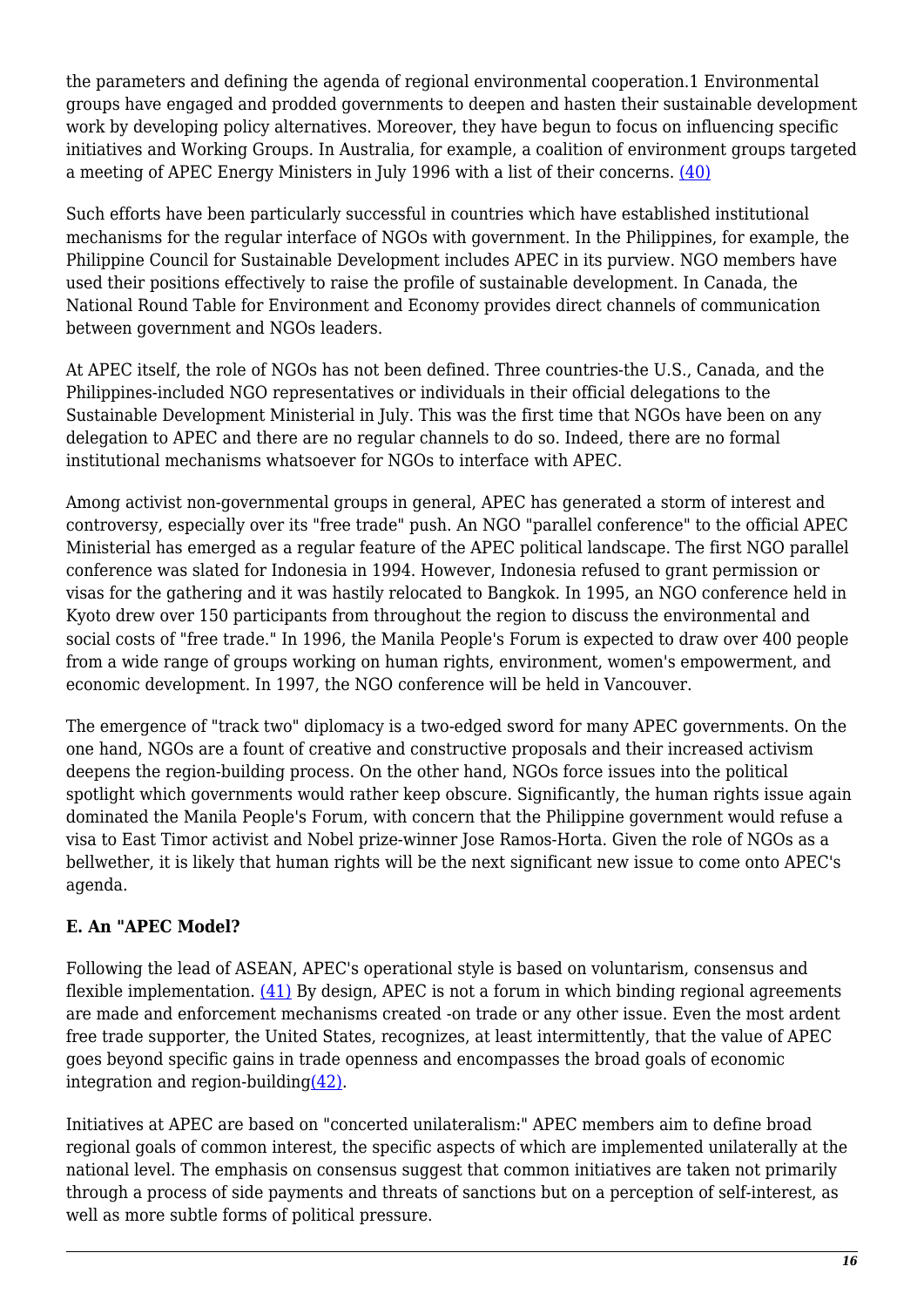The consensus-building approach has been important in gaining regional support for APEC as a whole and the environmental agenda in particular. Most important, it helped to head off actual or perceived attempts by the more powerful Western countries to define environmental issues primarily in terms of their links to market access. Many East Asian countries are deeply concerned about and opposed to a "trade-environment" agenda based on market restrictions.

Moreover, consensus-building and concerted unilateralism suggest that the initiatives taken will be grounded in national political and economic realities, as well as social and political commitments. With self-interest and norm-building as the operational factors, it is more likely that initiatives committed to at a regional level will actually be implemented. The problem of implementation has bedeviled the implementation of international environmental agreements. On the other hand, with no external enforcement mechanism operating, only self-interested initiatives will be undertaken.

The "APEC way" has promoted a focus, led by East Asian countries, on building environment management capacities, rather than defining rules and procedures for trade sanctions-or on any other matter. APEC has thus avoided the expensive and largely barren legalistic trade-environment approach of the North American Free Trade Agreement (NAFTA). [\(43\)](#page-21-2) Moreover, APEC's institutional flexibility has allowed the environmental agenda to gain rapid momentum, overcoming political resistance which has plagued other fora.

The "APEC Model," in short, represents an innovative approach to the blending of trade and environment and may offer guidance to other institutions. However, there are some significant drawbacks. The requirement to move ahead only in ways and on issues in which there is unanimityor at least, in which there is no strong objection-derails controversial issues and makes progress slow. The lack of institutional transparency inhibits accountability and input from the public.

Moreover, some of the most difficult--and significant--issues are still to be resolved, including the relationship between the "trade track" and the "environment track," the design of crosscutting and participatory institutional mechanisms, and the development of a consensus to undertake common policy initiatives, especially on resource management.

# <span id="page-16-0"></span>*CONCLUSION*

Within the past five years, APEC has made impressive gains on environmental issues. It has accepted the principle that environmental issues are a legitimate part of APEC, an organization which remains pre-eminently focused on economic and trade issues. It has defined a Framework and developed an integrative, development-oriented approach which have spawned a host of initiatives and avoided political stalemate. And it has sparked the interest of a widening sector of "civil society."

Nonetheless, there is little yet to show for all the verbiage in terms of implementation, let alone measurable improvements in environmental performance. Environment officials themselves recognize the problem, defining it as the need to come up with "deliverables." With the first five years devoted primarily to building norms--and developing the capacities to build capacities-- the next five years will need to focus more squarely on policy initiatives and institutional development.

There are three key areas in which APEC will need to focus its environmental work agenda.

1. *Linking the "trade track" and the "environment track:"* Despite the Vision Statement's call for broad economy-environment integration, environmental diplomacy has emerged on a separate track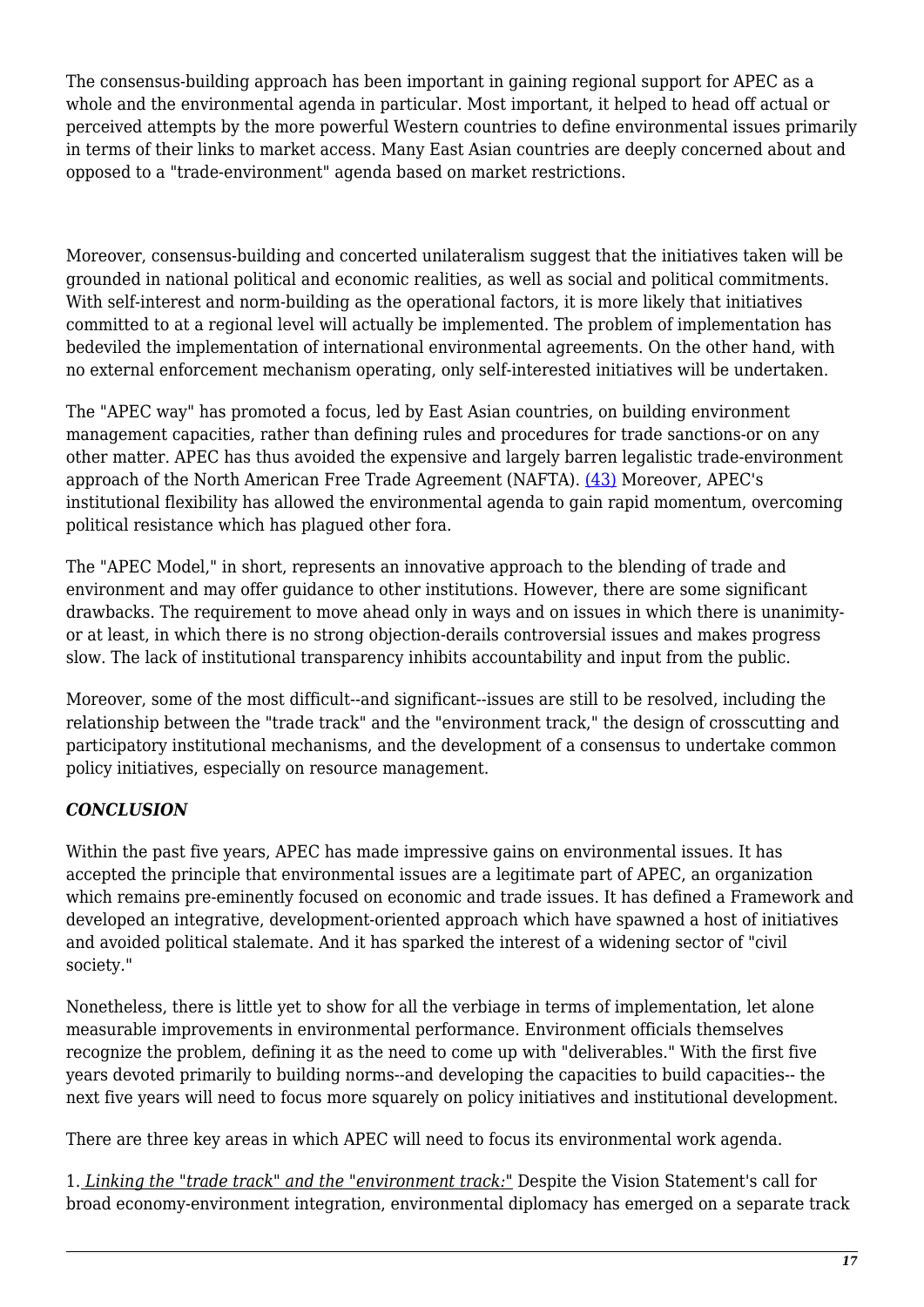from trade diplomacy. The design of a process to liberalize trade and investment, centered in the creation of "Individual Action Plans (IAPs)," has not been informed by sustainable development principles. There is no requirement, for example, for the IAPs to be reviewed and/or modified on environmental grounds, nor to include specific commitments to improve environment management capacities

By the same token, there has been no attempt on the environmental track to guide the process of liberalization toward sustainable development. Investigation and analysis of likely environmental impacts, both local/immediate and broad/intersectoral, would provide recommendations as to the pace and scope of liberalization on a sectoral level. In some cases, such an investigation might suggest a precautionary, "go slow" approach to liberalization, while in other sectors, liberalization could yield "double dividends" for both environment and economy and should be speeded.

Within APEC, an early debate about a "parallel" versus "integrated" track for environmental diplomacy resulted in the push towards parallelism. However, the prevailing model of the parallel track was the "side agreements" approach of NAFTA. Trade bureaucrats were universally wary of such an approach, the Western governments because they thought it would slow momentum toward liberalization, and East Asian governments because they saw it as covert form of Western protectionism. A new, APEC-specific approach to trade-environment integration is clearly needed. A good place to start is within the IAPs.

2. *Crosscutting and participatory mechanisms:* The need to coordinate and guide progress toward sustainable development is already pressing and will become more so as more initiatives are undertaken. An annual review by the Senior Officials Meeting would be a good start and would help to ensure there is progress on and broad coordination among various initiatives. However, there are important crosscutting functions which the SOM could not provide, including analytical and strategic work in examining cross sectoral linkages and proposing-and even implementing--new cross-sectoral work. At the moment, the Working Groups are the only vehicle for implementation and, as argued above, they face certain structural limitations.

One proposal is for the Economic Committee to take on crosscutting analytical and institutional work, perhaps in the creation of an Environment Commission. One of the advantages of an institutional "home" for the environment is that NGOs and other groups can have better access to information and more generally, to the agenda-setting process.

Modalities for an interface between environmental and other NGOs with APEC are sorely needed. Proposals include the creation of an "Environmental Eminent Persons Group" and an "APEC Council of Councils" made up of representatives from national Councils of Sustainable Development. [\(44\)](#page-21-3)

3. *Resource Management:* Environmental diplomacy at APEC has yet to tackle some of the region's most pressing environmental problems, especially problems related to resource management. One of the greatest concerns is agriculture: with rapidly growing incomes and a fast growing and rapidly urbanizing population, food demand in East Asia will grow dramatically in coming years. On the other hand, unsustainable agricultural practices will undermine food supply, while agricultural liberalization will displace potentially millions of peasants. Involved in agricultural management, in other words, are security and livelihood issues which could have far-reaching consequences.

The interplay of food security, resource management, population, economic and trade issues requires a cross-sectoral approach in designing a transition to sustainable agriculture. On the trade side, this would include the eventual design of common policies eliminating chemical, water and energy input subsidies to agriculture, including by major food exporters like the United States. Other key resource management issues at APEC include fisheries, minerals, and forests.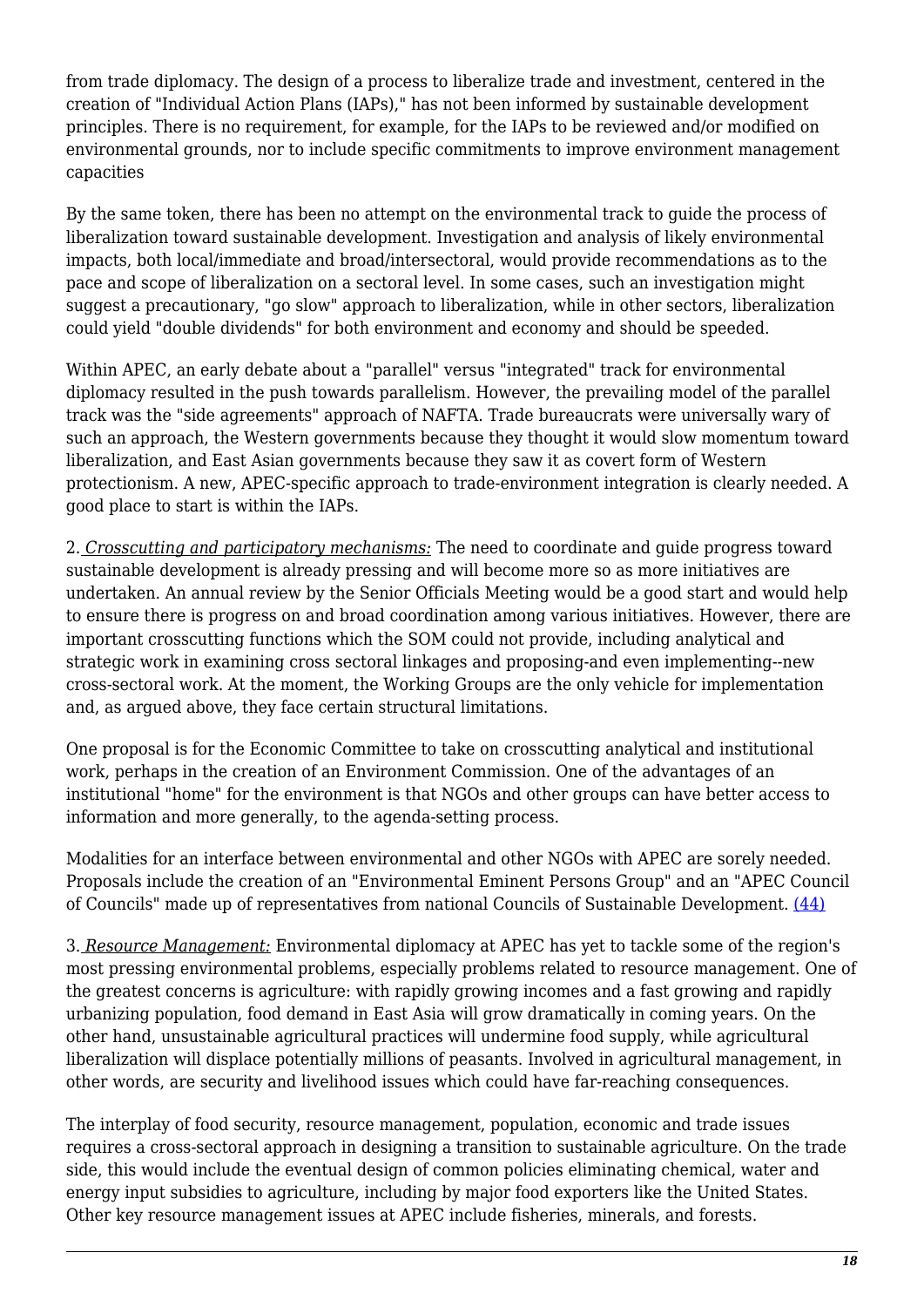APEC members are not ready at the moment to move beyond capacity-building efforts towards considering common policies on resource management or any other issue. However, in 1993, they were not ready to develop a regional Action Programme, which in 1996, was uncontroversial Even modest efforts aimed at capacity-building-but which squarely put resource management issues on the agenda-would be a progressive first step. Over the long term, the move from capacity-building to policy development will be the crucial indicator that sustainable development at APEC has come of age.

# *Notes*

\* Lyuba Zarsky and Jason Hunter are, respectively, the Director and the Environment Program Officer at the Nautilus Institute for Security and Sustainable Development in Berkeley, California. This paper is Working Paper No. 6 of the Institute's Asia Pacific Regional Environment Network and was prepared for the Global Environment and Trade Study directed by Steve Charnowitz in New Haven, Connecticut.

<span id="page-18-0"></span>(1) Environmental issues at the World Trade Organization are primarily the purview of the Committee on Trade and Environment (CTE). For an ongoing report on the Committee's activities, see *Trade and the Environment*, CTE newsletter, World Trade Organization, Geneva.

#### *To Return to Text, click the "BACK" Button on Your Browser*

<span id="page-18-1"></span>(2) Canada, United States, Mexico, Japan, China, South Korea, Chinese Taipei, Hong Kong, Brunei Darussalam, Indonesia, Malaysia, Philippines, Singapore, Thailand; Australia, New Zealand, Papua New Guinea, Chile. Members are called "economies" because of the inclusion of both Chinese Taipei (Taiwan) and China. APEC is the only international forum in which both are members.

<span id="page-18-2"></span>(3)1 See Hadi Soesastro, "Pacific economic cooperation: the history of an idea," in R. Garnaut and P. Drysdale, *Asia Pacific Regionalism, Reading in Intenraitonal Economic Relations*, Pymble, New South Wales: HarperEducational Publishers, 1994, pp. 77-88.

<span id="page-18-3"></span>(4) See Mohsin S. Khan and Carmen M. Reinhart, Capital Flows in the APEC Region, Washington D.C.: International Monetary Fund, Occasional Paper 122, March 1995; Pacific Economic Cooperation Council, *Pacific Economic Outlook 1995-96*, San Francisco: The Asia Foundation, 1995; and Ippei Yamazawa, "On Pacific Integration," in R. Garnaut and P. Drysdale, *Asia Pacific Regionalism, Readings in International Economic Relations*, Pymble, New South Wales: HarperEducational Publishers, 1994, pp. 201-211.

<span id="page-18-4"></span>(5) Yoichi Funabashi, *Asia Pacific Fusion, Japan's Role in APEC*, Washington D.C.: Institute for International Economics, October, 1996, pp. 142-144.

<span id="page-18-5"></span>(6) Jenelle Bonnor, "APEC's Contribution to Regional Security," in Hadi Soesastro and Anthony Bergin, eds. *The Role of Security and Economic Cooperation Structures in the Asia Pacific Region, Indonesian and Australian Views*, Jakarta: Centre for Strategic and International Studies in cooperation with the Australian Defence Studies Centre, 1996, pp. 45-56.

<span id="page-18-7"></span><span id="page-18-6"></span>(7) International Monetary Fund, *Direction of Trade Statistics*, Washington DC: IMF, 1995. (8) *World Investment Directory, Volume III Developed Countries*, New York: United Nations, 1993.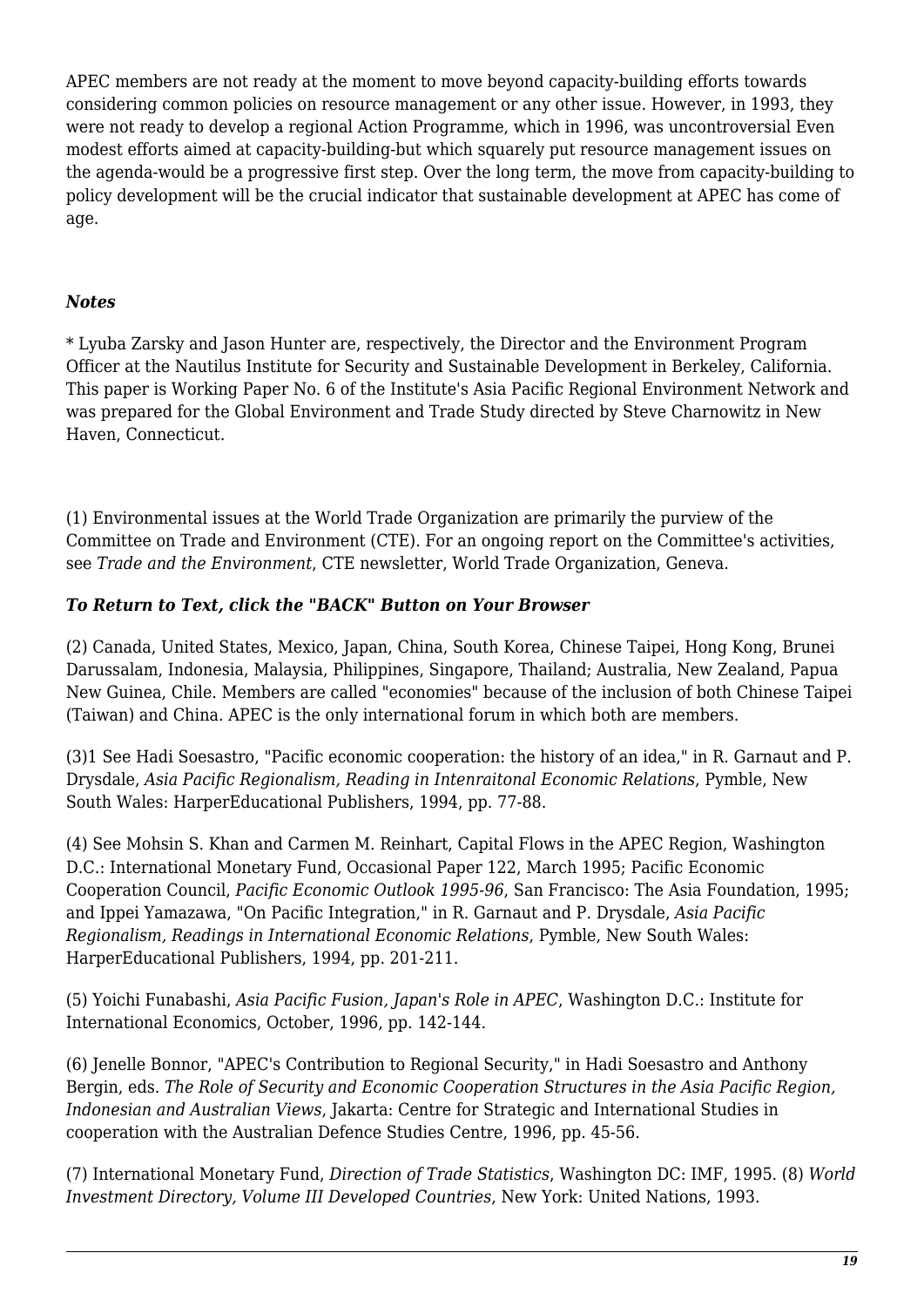(9) Ippei Yamazawa, "On Pacific Integration," in R. Garnaut and P. Drysdale, *Asia Pacific Regionalism, Readings in International Economics*, Pymble: HarperEducational Publisher, 1994, Table 16.4.

<span id="page-19-0"></span>(10) Processes of regional integration are even older and were driven, prior to World War II, largely by the ambitions of Japanese imperialists to create a Greater East Asian CoProsperity Sphere.

<span id="page-19-1"></span>(11) See Stewart R. Clegg and S. Gordon Redding, *Capitalism in Contrasting Cultures*, Berlin: Walter de Gruyter, 1990.

<span id="page-19-2"></span>(12) Yoichi Funabashi, *op cit*

<span id="page-19-3"></span>(13) See Peter Evans, *Embedded Autonomy: States and Industrial Transformation*, Princeton: Princeton University Press, 1995.

<span id="page-19-4"></span>(14) Walden Bello, Presentation to Forum on APEC and Its Implications for Asia and the Pacific, Washington D.C., School of Advanced International Studies, John Hopkins University, October 8, 1996.

<span id="page-19-5"></span>(15) See OECD, *Linkages, OECD and Major Developing Economies*, Paris: OECD, 1995.

<span id="page-19-6"></span>(16) Asia-Pacific Economic Cooperation, *A Vision for APEC, Towards an Asia Pacific Economic Community*, Report of the Eminent Persons Group to APEC Ministers, Singapore" APEC Secretariat, October, 1993.

<span id="page-19-7"></span>(17) See Lyuba Zarsky, "APEC and the Environment: Guiding Principles, Innovative Strategies," Nautilus Institute, March, 1996; "What is Sustainable Development: Asia-Pacific Initiative?" Center for Alternative Development Initiatives, Quezon City, October, 1996; and National Round Table for the Environment and Economy, *The Environment and Economy in APEC: Realizing Convergence*, March, 1996.

<span id="page-19-8"></span>(18) Coming on the heels of a raging domestic debate over NAFTA, Canadian leadership of the environmental agenda at APEC is probably a combination of all these factors. In addition, Canada's domestic political culture and status as a "middle power" has promoted its role as an altruistic leader in international affairs.

<span id="page-19-9"></span>(19) Interview with Joseph Hayes, Office of Economic Policy, U.S. State Department, June, 1996.

<span id="page-19-10"></span>(20) Prime Minister Paul Keating, Foreign Policy Speech, Singapore National University, February, 1996.

<span id="page-19-11"></span>(21) This section draws heavily from Lyuba Zarsky, "Stuck in the Mud? Management Issues in the Globalization/Environment Relationship," paper to OECD Globalisation and Environment Study, Economics Division, January, 1997.

<span id="page-19-12"></span>(22) More subtly, there is a tendency for the total costs to business of meeting environmental management requirements to converge. Total costs include compliance costs, as well as information, regulatory, and other transactions costs. More efficient regulatory regimes may generate a higher level of environmental performance for the same cos. See C.Leigh Anderson and Robert A Kagan, "Adversarial Legalism, Transaction Costs, and the Industrial Flight Hypothesis," draft, Carleton University, Ottawa Canada, October 17, 1996

<span id="page-19-13"></span>(23) An example of the "stuck in the mud" problem is the inability of the U.S. and Australia to enact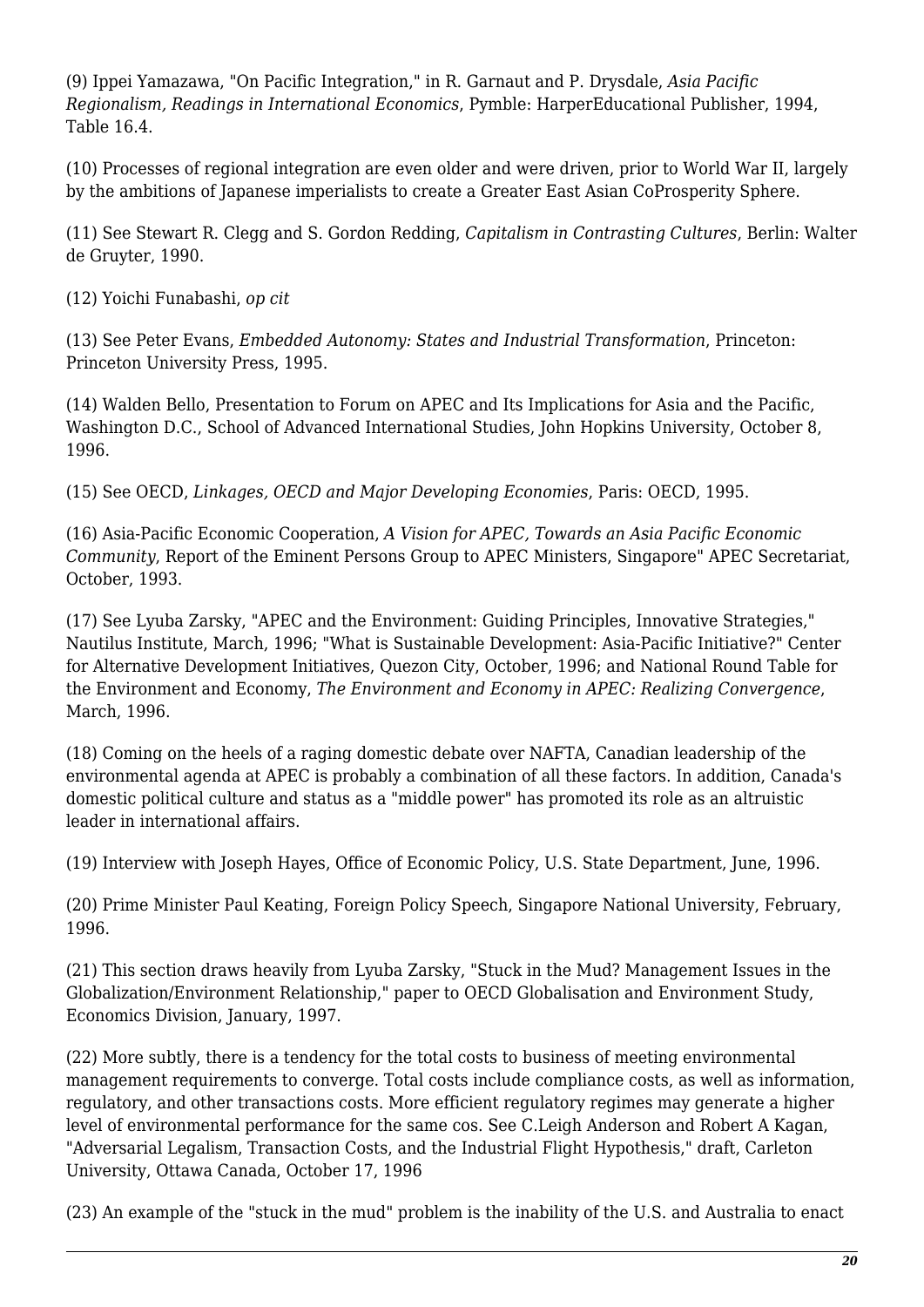even a very small energy tax. In the U.S., the proposal was defeated largely by aluminum producers. In Australia, a business lobby argued successfully that even though the actual cost was negligible, a perception of added cost would dampen foreign investment. See J.Andrew Hoerner and Frank Muller, "Carbon Taxes for Climate Protection in a Competitive World," Center for Global Change, University of Maryland College Park, June,

<span id="page-20-0"></span>(24) Richard Steinberg, "Trade-Environment Rules and Practices: Globalizaiton, Westernization or Regionalization?" paper to Workshop on Innovative Approaches to Trade and Environment in Asia-Pacific, Nautilus Institute and Berkeley Roundtable on the International Economy, October 18, 1996.

<span id="page-20-1"></span>(25) Foreign aid can act as a "side payment" to provide incentives for better environmental management; e.g. Japanese provision of coal-scrubbers to China.

<span id="page-20-2"></span>(26) See C. Brandon and R. Ramankutty, *Toward an Environmental Strategy for Asia*, World Bank Discussion Papers No. 224, Washington DC: World Bank, 1993.

<span id="page-20-3"></span>(27) See C. Brandon and R. Ramankutty, *Toward an Environmental Strategy for Asia*, World Bank Discussion Papers No. 224, Washington: World Bank, 1993.

<span id="page-20-4"></span>(28) Lyuba Zarsky, "Environmental Cooperation and Sustainable Development in Northeast Asia," in *Economic and Regional Cooperation in Northeast Asia*, Joint U.S.-Korea Academic Studies, Volume 6, Center for East Asian Studies, University of Chicago and Korea Economic Institute of America, 1996, pp. 80-84.

<span id="page-20-5"></span>(29) Vivienne Wee and Noeleen Heyzer, *Gender, Poverty and Sustainable Development*, Centre for Environment, Gender and Development, Singapore, 1995.

<span id="page-20-6"></span>(30) Jeffrey S. Hammer and Sudhir Shetty, *East Asia's Environment, Principles and Priorities for Action*, Washington DC: World Bank Discussion Paper #287, 1995, p.4.

<span id="page-20-7"></span>(31) See OECD, *Environmental Performance Reviews, United States*, Paris: OECD, 1996.

<span id="page-20-8"></span>(32) See Kent E. Calder, *Pacific Defense, Arms, Energy, and America's Future in Asia* , New York: William Morrow and Company, 1996.

<span id="page-20-9"></span>(33) A useful description of APEC's "tracks" was provided by Hadi Soesastro, presentation to conference of Pacific Asia Trade and Development Forum, Ottawa, September 5, 1995.

<span id="page-20-10"></span>(34) *APEC Environmental Vision Statement*, March 1994, Vancouver.

<span id="page-20-11"></span>(35) See "Declaration, APEC Ministerial Meeting on Sustainable Development," Manila, July 11-12, 1996.

<span id="page-20-12"></span>(36) One of the issues being discussed in the Clean Production initiative is the promotion of ISO 14,000. For an analysis, see Naomi Roht-Arriaza, "ISO 14,001 in the APEC Context: Uses, Limitations and Policy Alternatives," paper to Workshop on APEC and the Environment: Innovative Approaches to Trade and Environment in Asia-Pacific, October 18, 1996.

<span id="page-20-13"></span>(1) Regional Energy Cooperation Working Group, Internet Home Page, <http://www.isr.gov.au/resources/apec-ewg/index.html>

<span id="page-20-15"></span><span id="page-20-14"></span>(38) APEC, Organizaing Conference, Sustainable Development Training and Information Network, Iniitial Conference Report, October 22-25, 1996.